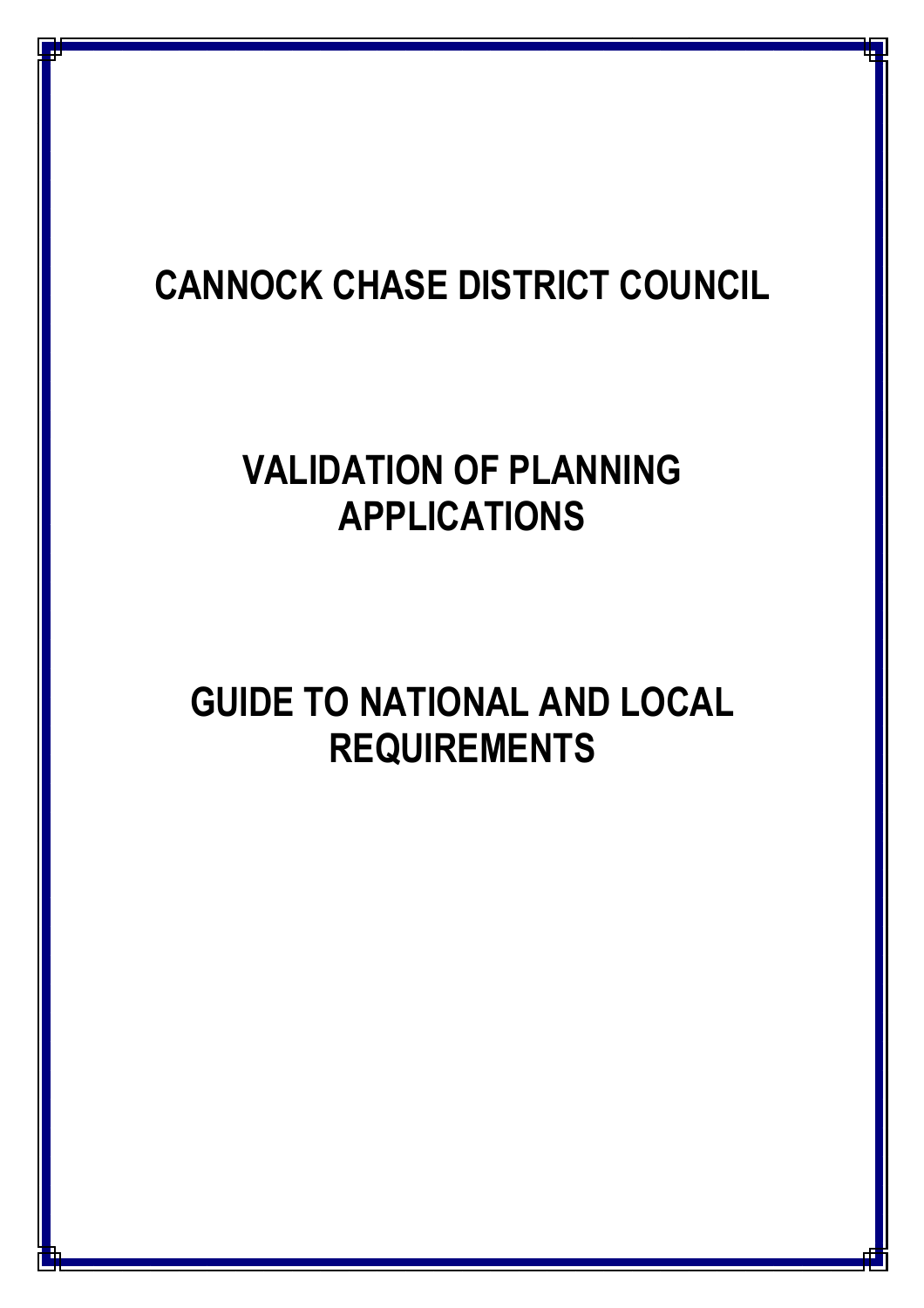# **Introduction**

This document explains the information requirements for all the categories of applications submitted under the Town & Country Planning Acts to enable applications to be validated and the processing time for decisions (8 weeks in most cases but 13 weeks for major applications and 16 weeks for applications which are accompanied by Environmental Statements) to commence.

The contents are in three parts:-

- 1. The first setting out the national information requirements which apply in all cases in relation to the application types described.
- 2. The second comprising the local requirements which apply to specific types of, or scale of, or locations of applications.
- 3. The combined checklist of contents relating to each category of application.

The lists are taken from the Department for Communities and Local Government document 'The Validation of Planning Applications – Guidance for Local Planning Authorities' published in December 2007.

The list of 25 types of application form is set out at Annex A, together with the checklists of national and local validation requirements for the most common categories of application. The remaining categories will be added later.

# **Aims of the New Process**

The combined use of the national and local lists will:-

- Help applicants, from the outset, to understand the type and extent of information that will be required of them;
- Provide greater certainty for the applicant;
- Enable the Local Planning Authority (LPA) to have all the information it needs in order to determine the application, draft the planning permission, word any planning conditions and conclude any planning obligation;
- Minimise the risk that the LPA will have to go back to an applicant for more information and thus the risk that the authority will fail to achieve performance targets.

The local list will be reviewed every three years, with any substantial amendments being subject to re-consultation and adoption procedures. Minor changes to take account of statutory changes or government guidance may be made without the need for re-consultation.

The above requirements do not take away existing powers to require further particulars or evidence under Section 62(3) of the Town & Country Planning Act 1990. Under Regulation 4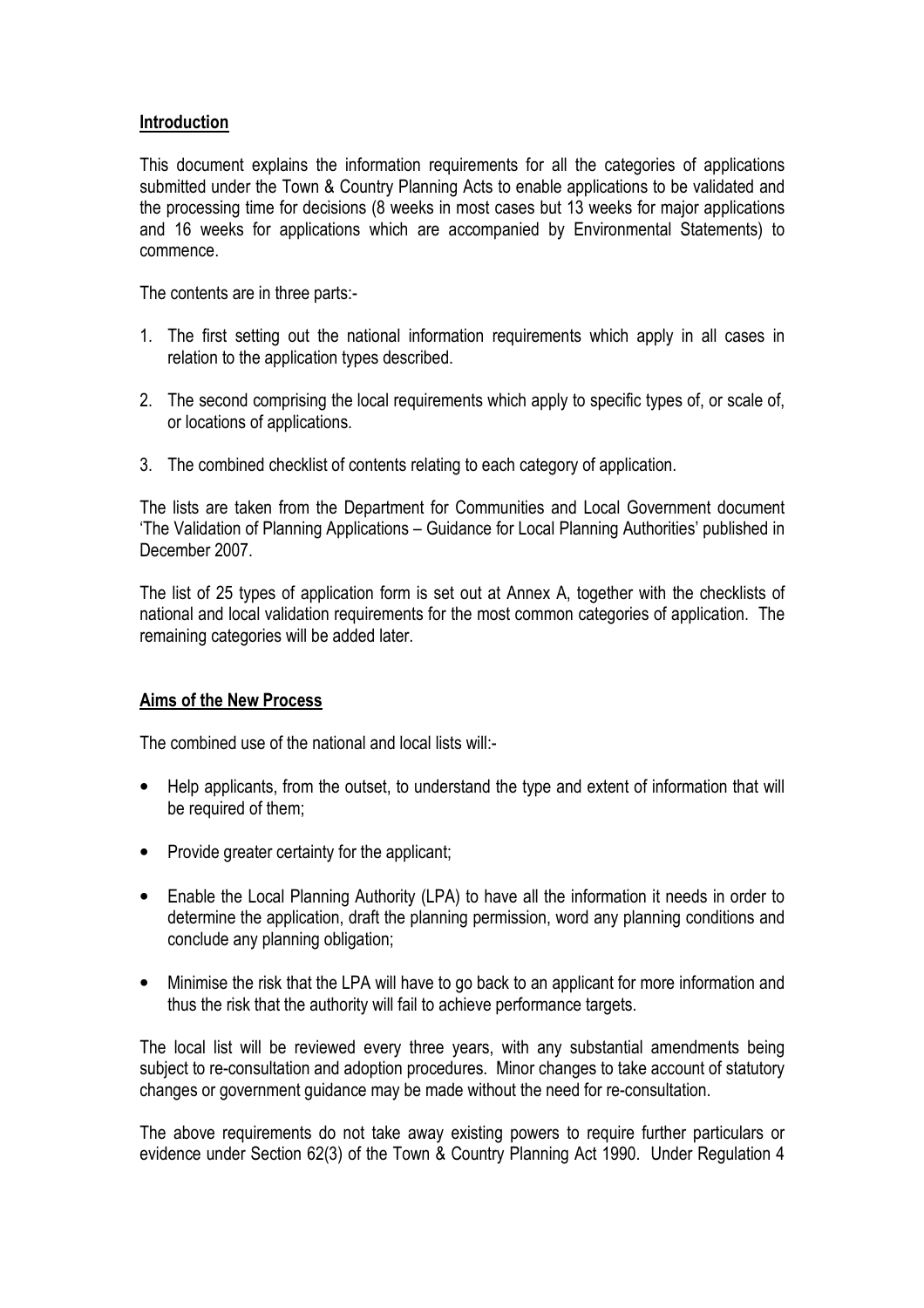of the Town & Country Planning (Applications) Regulations 1988 LPA's can direct applicants to:-

- (a) Supply any further information, and, except in the case of outline applications, plans and drawings necessary to enable them to determine the application (but see section below on outline applications) or;
- (b) Provide one of their officers with any evidence in respect of the application as is reasonable for them to call for to verify any particulars of information given to them.

# **The Procedures**

If an applicant does not submit an application in accordance with the national statutory requirements and locally adopted requirements the LPA will be entitled to declare the application invalid, and so decline to start processing it.

The LPA will set out its reasons for declaring an application invalid in writing to the applicant and specify the information required in order to make the application valid. Where an application is not accompanied by the information required, applicants must provide written justification with the application as to why it is not appropriate in the particular circumstances. In such cases we will not declare applications invalid unless we are satisfied that we can give appropriate reasons in writing based on the contents of this document.

In most cases the information requirements will be very clear. However, there may be circumstances where applicants do not agree with the requirement for information or plans set out in this document and wish to challenge the decision not to validate an application. In such cases, applicants have the right of appeal for non-validation under Section 78 of the Town & Country Planning Act 1990. The relevant ground for the appeal would be non-determination within the 8 or 13 week determination period (depending upon whether the application is minor or major). Similarly the right to complain to the Local Government Ombudsman also exists.

The time period from application to decision begins the day after a valid application and the correct fee (where a fee is payable) have been received. Applications will be marked with the date of receipt. A letter will be sent to the applicant confirming the validity of the application and confirming the start date of the statutory period for determination and the date from when an appeal can be made. Where we consider an application to be invalid, the notification letter will include a statement of the outstanding information required from the applicant to achieve validation, based upon the national list and the adopted local list.

If an apparently valid application is later found to be invalid following registration, for example because of a dishonoured cheque, incorrect certificate or incorrect information, the original start date for processing the application will be disregarded. The time from application to decision will start again on the date the application is made valid. This only applies if the original application is invalid and does not apply if the authority requires additional information to determine the application.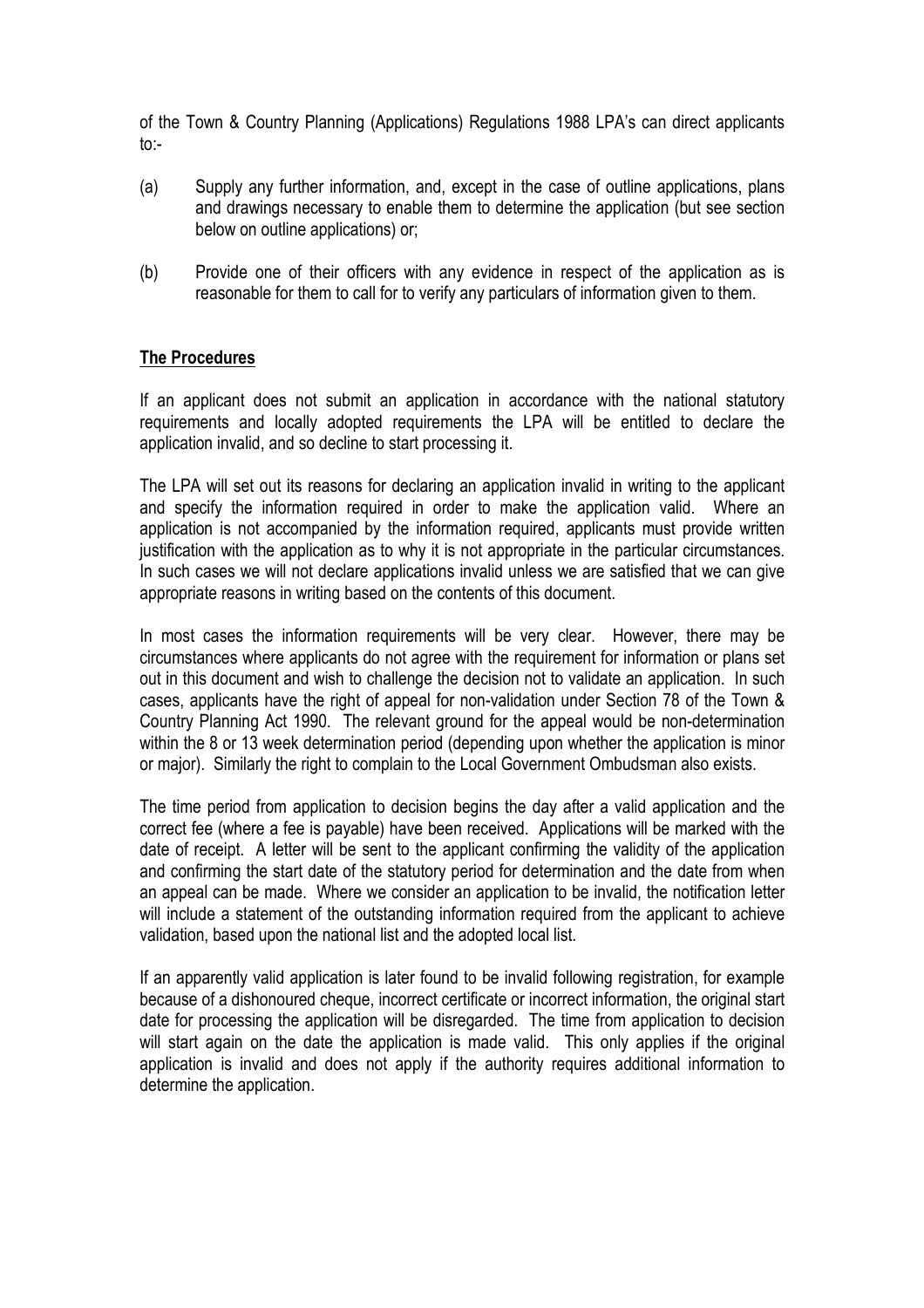# **Pre-Application Discussions**

An essential element of the validation procedures is the encouragement and facilitation of preapplication discussions for all types of application to guide applicants through the process and to ensure that applicants are aware of the information requirements for validation.

Applicants and agents are recommended to contact officers in the Development Control Team at an early stage to request pre-application discussions. It is most beneficial if this is done at the concept plan stage before principles have been firmed up. However, these discussions are at their most useful if at least some illustrative material is provided.

The officer involved in the pre-application discussions is likely also to be the case officer for the processing of the application. We undertake to stand by our original advice in the way we process the subsequent application provided that the contents of the application have followed the initial written advice given, unless any new information material to the decision making process arises, for example as a result of views expressed by consultees. The case officer will co-ordinate any input of consultees, through a 'development team' approach where necessary. In some cases, officers may recommend direct discussions between the applicant and consultee. As well as identifying information requirements for validation, discussions with consultees may also identify whether any other consents are required.

A list of contacts is attached at Annex B.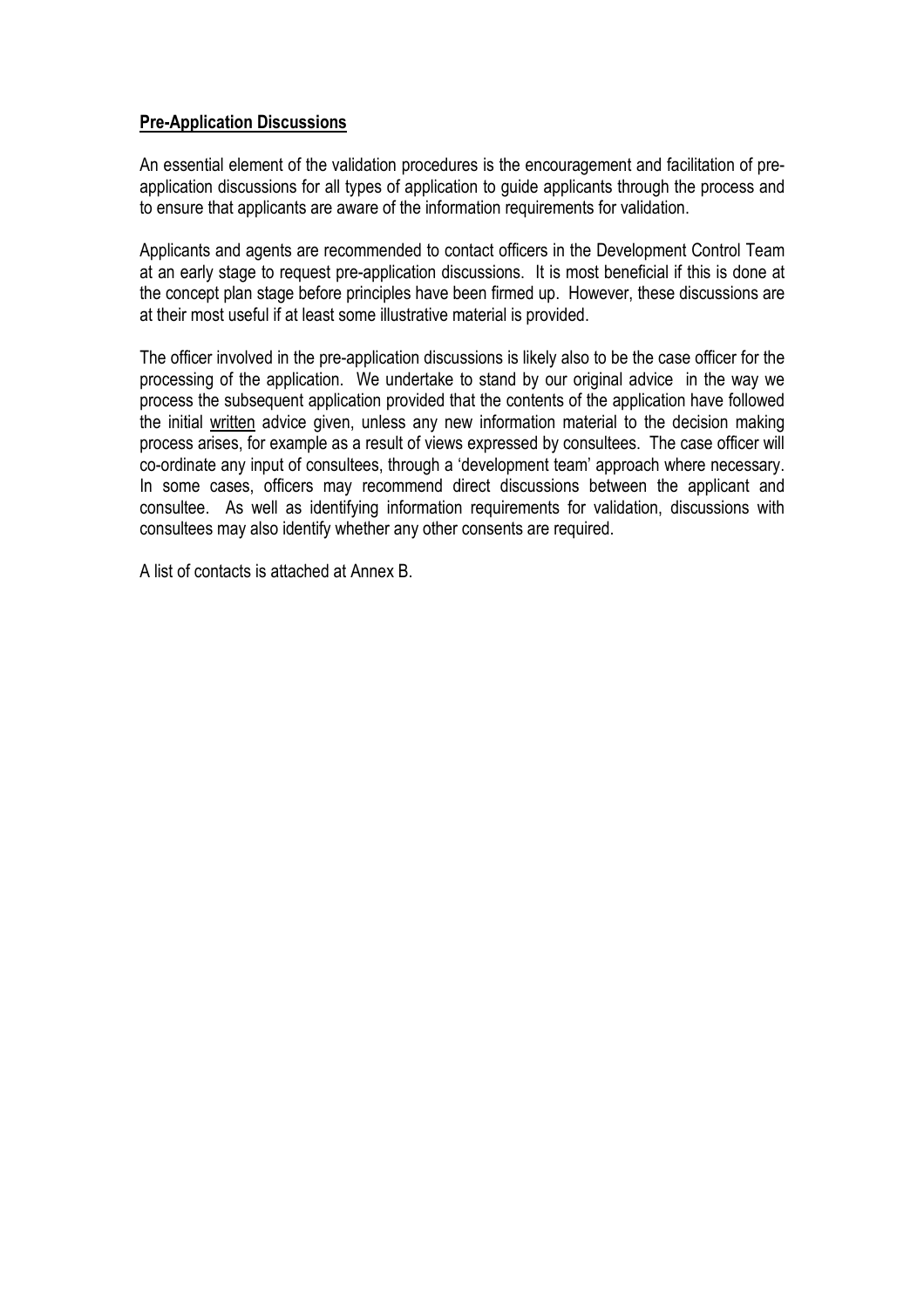# **National List of Information Requirements**

# **Applications for Outline Planning Permission**

Applications for outline planning permission generally need not include details of any proposed reserved matters which comprise:-

- **Layout** the way in which buildings, routes and open spaces are provided within the development and their relationship to buildings and spaces outside the development.
- **Scale** the height, width and length of each building proposed in relation to its surroundings.
- **Appearance** the aspects of a building or place which determine the visual impression it makes, excluding the external built form of the development.
- **Access** this covers accessibility to and within the site for vehicles, cycles and pedestrians in terms of the positioning and treatment of access and circulation routes and how these fit into the surrounding access network.
- **Landscaping** this is the treatment of private and public space to enhance or protect the site's amenity through hard and soft measures, for example, through planting of trees or hedges or screening by fences or walls.

However, if we receive an outline application and believe that the principle of the type of development proposed should not be considered separately from all or any of the reserved matters we will write stating that further details must be submitted and what these details are. We aim to do this within 5 working days. This is a separate process from the validation requirements described below (Article 3(2) of the General Development Procedures Order actually allows us one month to do this).

Applications for outline planning permission are required to be accompanied by the following:-

# The Standard Application Form and Checklist (see Annex A)

Either submitted electronically or on paper. In the latter case 4 copies of the form are required.

# Plans

Either submitted electronically or on paper. In the latter case 4 copies are required for validation purposes, but for major applications (10 or more dwellings, 1000m<sup>2</sup> or more floorspace of other uses) or applications in Parished areas where more extensive consultation is required, please check with the Development Control Team the number of additional copies which would assist with carrying out the consultation process quickly.

The following plans are required:-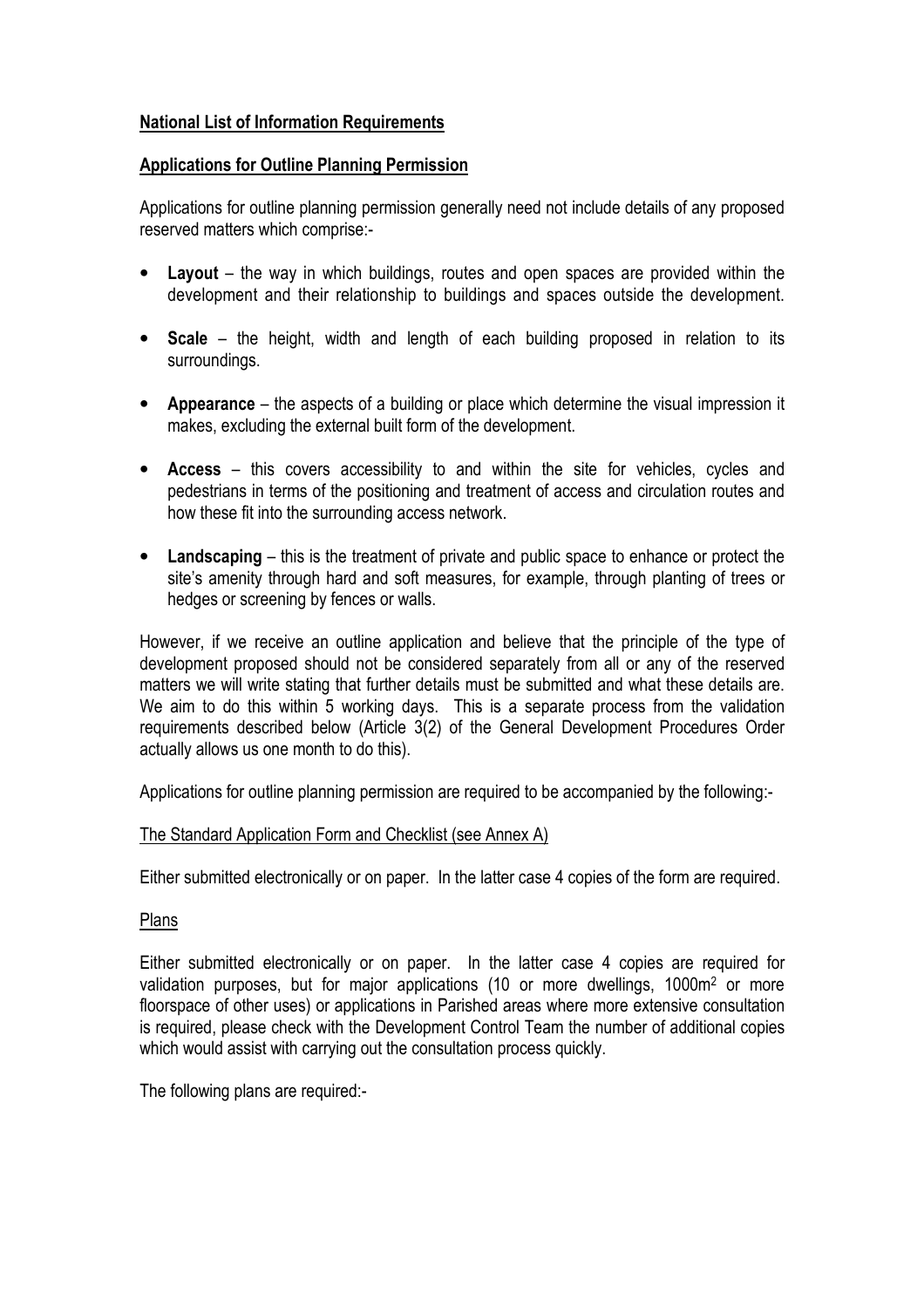# The Location Plan

All application plans must include copies of a location plan based on an up-to-date map. This should normally be at a scale of 1:1250 or 1:2500. In cases of developments on very large sites other scales may also be required. Plans should wherever possible show at least two named roads and surrounding buildings. The properties shown should be numbered or named to ensure that the exact location of the application site is clear.

The application site must be edged clearly with a red line. It should include all land necessary to carry out the proposed development – for example, land required for access to the site from a public highway, visibility splays, landscaping, car parking and open areas around buildings.

A blue line should be drawn around any other land owned by the applicant, close to or adioining the application site.

# Other Plans

The nature of other plans required will depend on whether one or more reserved matters are being submitted at this stage (see section below on applications for full planning permission).

# Ownership Certificates

Under Section 65(5) of the Town & Country Planning Act 1990, read in conjunction with Article 7 of the GDPO, the LPA must not entertain an application for planning permission unless the relevant certificates concerning the ownership of the application site have been completed. All applications for planning permission must include the appropriate certificate of ownership. An ownership certificate A, B, C or D must be completed stating the ownership of the property.

For this purpose an 'owner' is anyone with a freehold interest, or leasehold interest the unexpired term of which is not less than 7 years.

# Notice(s)

A notice to owners of the application site must be completed and served in accordance with Article 6 of the GDPO.

# Agricultural Holdings Certificate

This certificate is required whether or not the site includes an agricultural holding. All agricultural tenants must be notified prior to the submission of the application. This certificate is not required if the applicant is making an application for reserved matters, renewal of temporary planning permission, discharge or variation of conditions, tree preservation orders, or express consent to display an advertisement.

# The correct fee (where one is necessary).

For validation purposes even if layout, scale and access are reserved an application will still require a basic level of information. As a minimum, applications must always include information on:-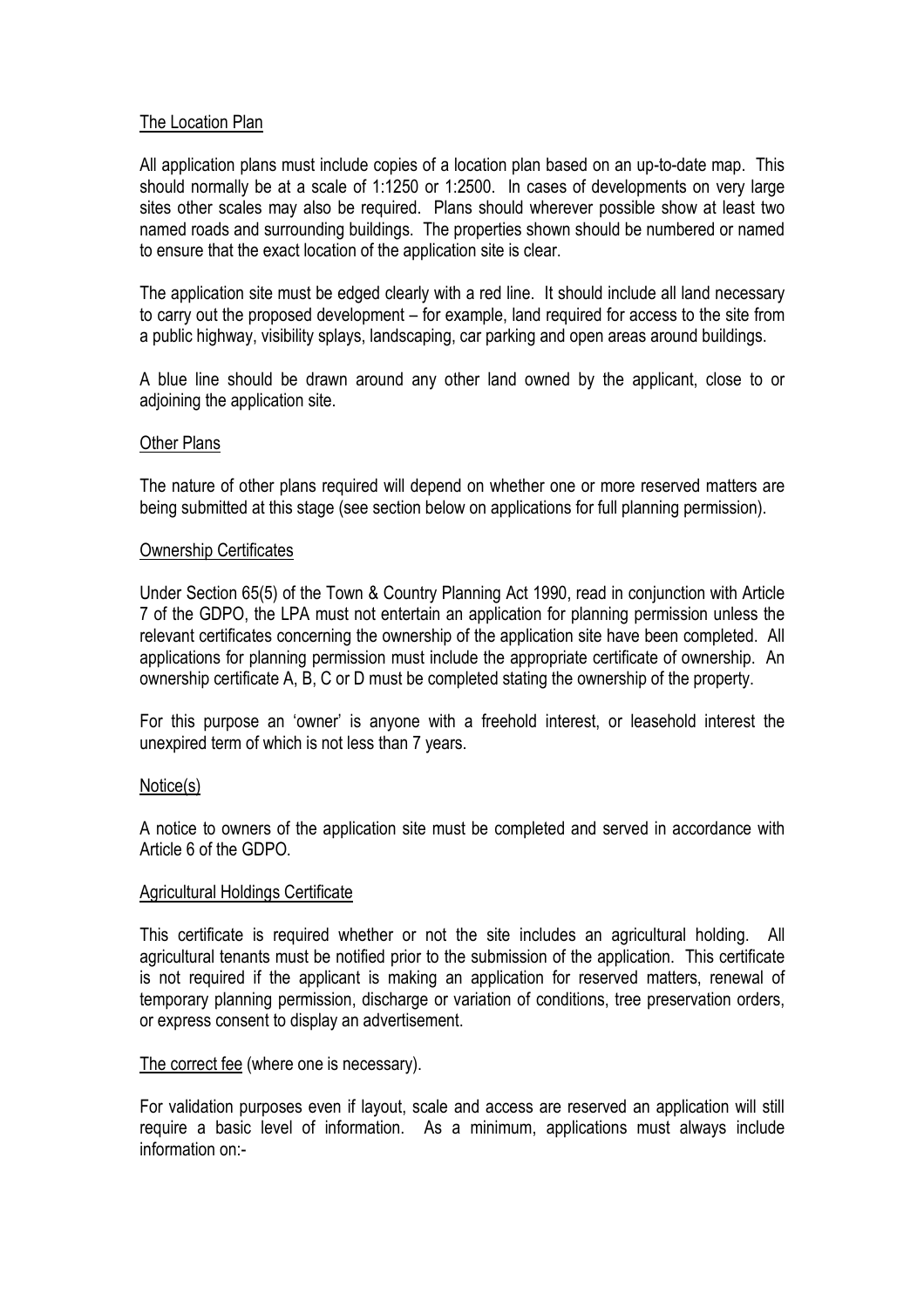- **Use** the use or uses proposed for the development and any distinct development zones within the site identified.
- **Amount of development**  the amount of development proposed for each use (either numbers of dwellings or floorspace of other uses or both).
- Indicative layout an indicative layout with separate development zones proposed within the site boundary where appropriate.
- **Scale parameters** an indication of the upper and lower limits for height, width and length of each building within the site boundary.
- **Indicative access points** an area or areas in which the access point or points to the site will be situated.

In addition to the information above, applications for outline planning permission must also include a Design and Access Statement. The Design and Access Statement should contain the information set out in the table below:-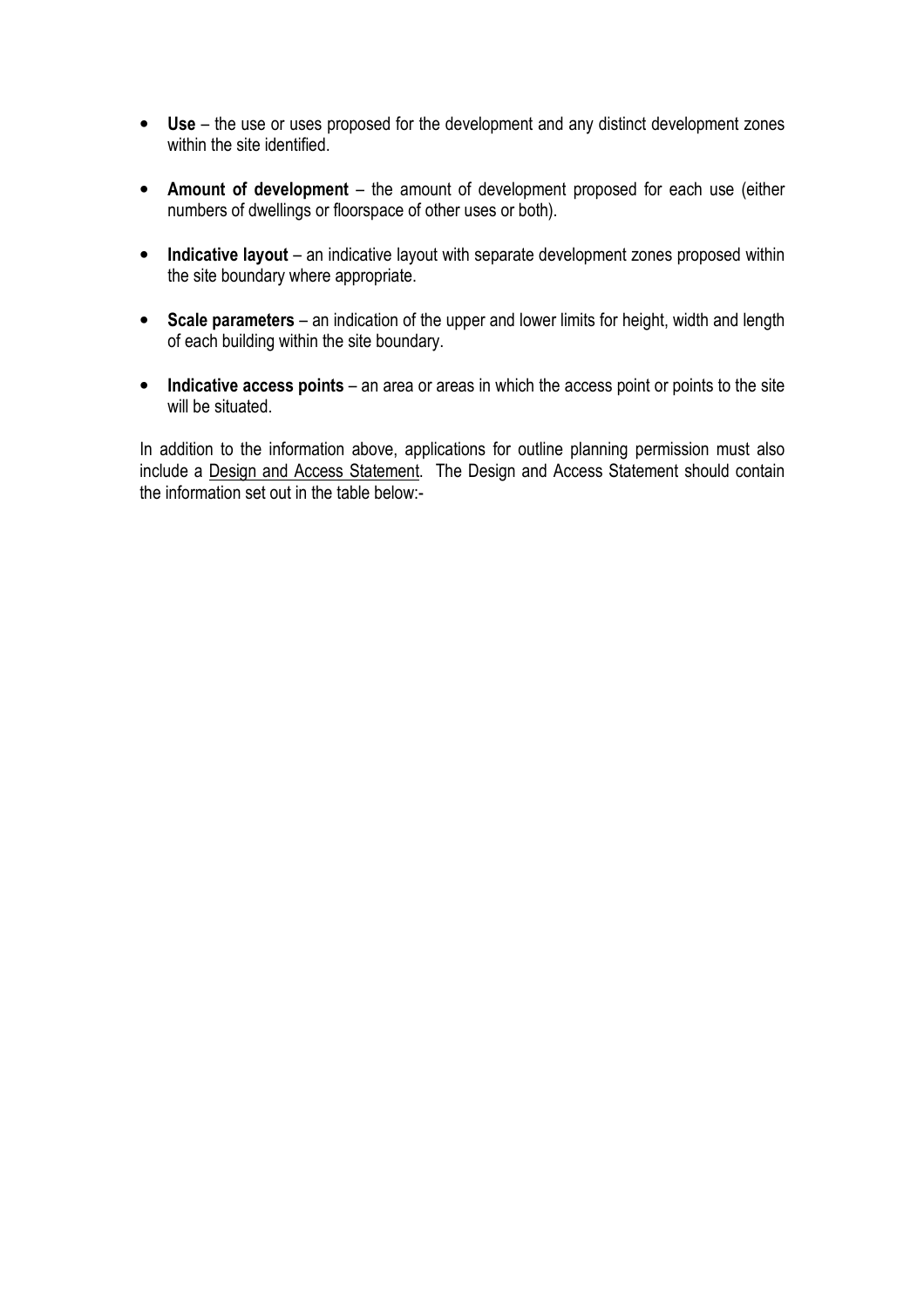# **OUTLINE APPLICATIONS**

| <b>Application must include:</b>                                                                                                                                                                                 | Design and Access Statements must:                                                                                                                                                                                                                                                                                                                                                                                                                                                                                                                                                                                 | <b>Guidance notes for Small Schemes</b>                                                                                                                                                         |
|------------------------------------------------------------------------------------------------------------------------------------------------------------------------------------------------------------------|--------------------------------------------------------------------------------------------------------------------------------------------------------------------------------------------------------------------------------------------------------------------------------------------------------------------------------------------------------------------------------------------------------------------------------------------------------------------------------------------------------------------------------------------------------------------------------------------------------------------|-------------------------------------------------------------------------------------------------------------------------------------------------------------------------------------------------|
| $Use - specified in the application$                                                                                                                                                                             | Explain and justify use or uses proposed,<br>their distribution within the site if relevant<br>and their relationship to uses surrounding<br>the site.                                                                                                                                                                                                                                                                                                                                                                                                                                                             | In simple cases indicate why the<br>proposed use(s) are appropriate to the<br>site.                                                                                                             |
| Quantum of development -<br>specified in the application                                                                                                                                                         | Explain and justify the amount of<br>development proposed and how this will be<br>distributed within the site in terms of density<br>of development and how this relates to the<br>site's surroundings.                                                                                                                                                                                                                                                                                                                                                                                                            | The number of dwellings and/or<br>floorspace proposed for other uses must<br>be specified on the application form.                                                                              |
| Indicative layout - with separate<br>development zones proposed within<br>the site boundary where appropriate.<br>Where possible should also show<br>individual blocks or building plots<br>within each boundary | Explain and justify the principles behind the<br>layout and development zones proposed<br>and explain how these will inform the<br>intended layout in terms of the relationship<br>between buildings and public spaces within<br>and surrounding the site.                                                                                                                                                                                                                                                                                                                                                         | In simple cases an indicative layout of<br>buildings, access and parking facilities.                                                                                                            |
| Scale Parameters - Indicate the<br>upper and lower limits for the height,<br>width and length of each building for<br>which outline permission is being<br>sought                                                | Explain and justify the principles behind the<br>intended scales proposed and explain how<br>these will inform the final scale of buildings<br>including why heights proposed have been<br>settled upon, how they relate to the site's<br>surroundings and any relevant skyline.                                                                                                                                                                                                                                                                                                                                   | In simple cases an explanation of the<br>intended scale of buildings and how this<br>will relate to the surroundings.                                                                           |
| <b>Indicative Access Points - Define</b><br>an area or areas in which the access<br>point or points to the site will be<br>situated                                                                              | Explain and justify the principles behind<br>access and circulation proposals. This<br>should include how the development will<br>connect with the surrounding network and<br>allow appropriate circulation within the site.<br>Explain how these principles will inform the<br>final access arrangements to and through<br>the site and how inclusive access will be<br>ensured.                                                                                                                                                                                                                                  | In simple cases an explanation of why the<br>location of the access shown on the<br>indicative layout has been chosen and<br>how it will ensure inclusive access for all<br>to the development. |
| Landscaping - Information within<br>the outline application where<br>landscaping is a reserved matter.                                                                                                           | Explain and justify the principles behind the<br>intended hard and soft landscaping of<br>private and public spaces, and how these<br>will be used to create a landscape scheme.<br>Explain the purposes of landscaping private<br>and public spaces on the site in terms of<br>biodiversity, amenity, safety, appearance<br>and sustainability and its relationship to the<br>surrounding area. Include information on<br>which trees, hedges and other landscape<br>features are to be retained and which are to<br>be removed with reasons, relating this to the<br>indicative layout (see Local Requirements). | Trees, hedges and other landscape<br>features to be retained and removed (if<br>applicable) and areas for new landscaping<br>to be shown on the layout (see Local<br>Requirements).             |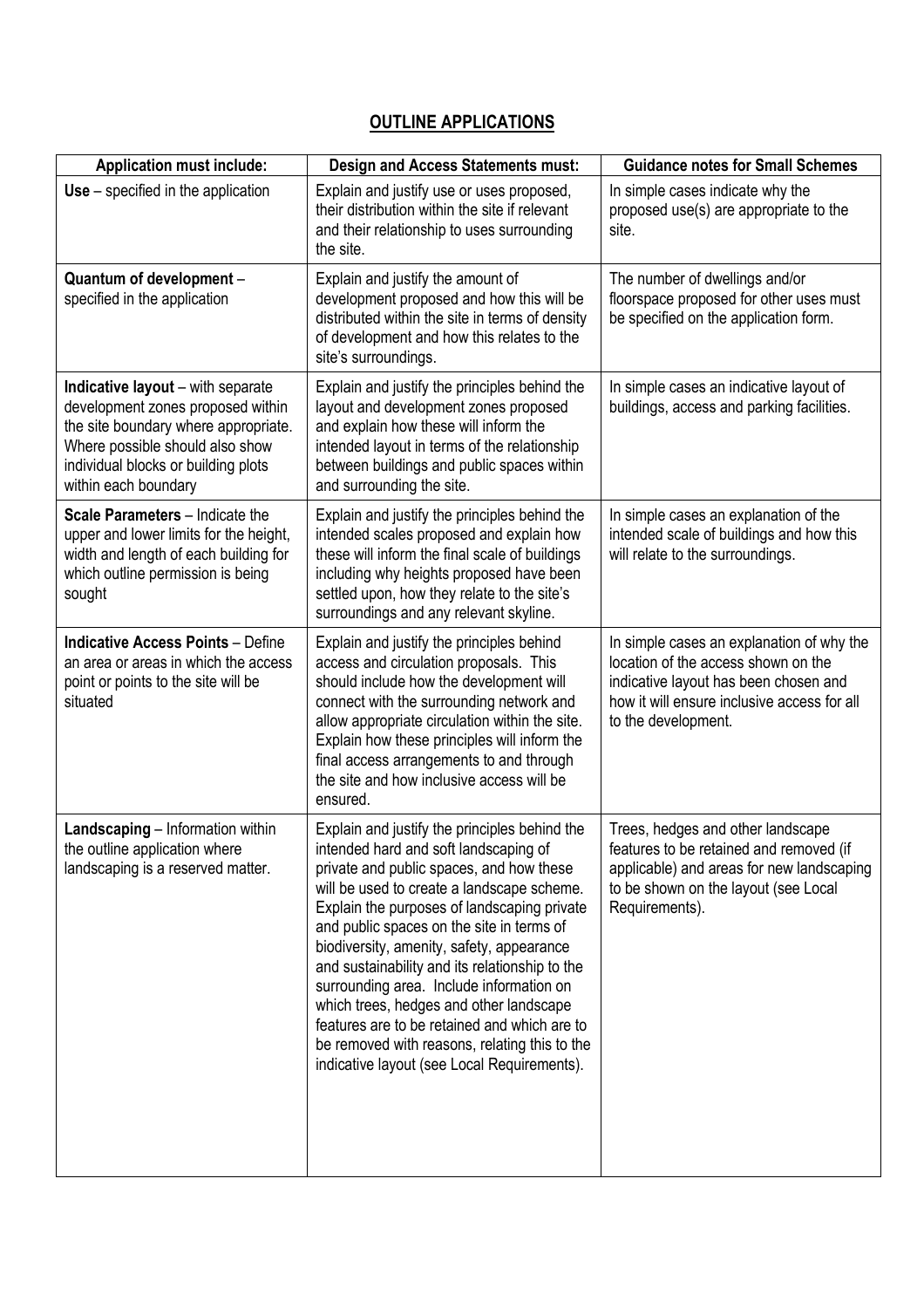| <b>Application must include:</b>                                                                                                                                | <b>Design and Access Statements must:</b>                                                                                                                                                       | <b>Guidance notes for Small Schemes</b>                                                     |  |  |  |
|-----------------------------------------------------------------------------------------------------------------------------------------------------------------|-------------------------------------------------------------------------------------------------------------------------------------------------------------------------------------------------|---------------------------------------------------------------------------------------------|--|--|--|
| <b>Climate change</b> – proposals for<br>mitigation of and adaptation to                                                                                        | Explain how the development will contribute to:-                                                                                                                                                |                                                                                             |  |  |  |
| climate change                                                                                                                                                  | Reducing the need to travel by private car                                                                                                                                                      |                                                                                             |  |  |  |
|                                                                                                                                                                 | Lowering energy demands for heating and cooling                                                                                                                                                 |                                                                                             |  |  |  |
|                                                                                                                                                                 | Use of sustainable and renewable energy                                                                                                                                                         |                                                                                             |  |  |  |
|                                                                                                                                                                 | Reduce the risk of flooding e.g. sustainable urban drainage                                                                                                                                     |                                                                                             |  |  |  |
|                                                                                                                                                                 | Reduce dependence on mains water                                                                                                                                                                |                                                                                             |  |  |  |
|                                                                                                                                                                 | For dwellings how the development will perform in relation to the Code for Sustainable<br>Homes                                                                                                 |                                                                                             |  |  |  |
| <b>Waste</b> – storage and recycling                                                                                                                            | Explain how sufficient space will be provided for waste and recycling bins/containers.                                                                                                          |                                                                                             |  |  |  |
| No mandatory requirement for<br>information on the appearance of the<br>development within the outline<br>application where appearance is a<br>reserved matter. | Explain and justify the principles behind<br>intended appearance of the development<br>explaining how this will relate to the<br>appearance and character of the<br>development's surroundings. | In simple cases explain the style of<br>buildings and the intended materials to be<br>used. |  |  |  |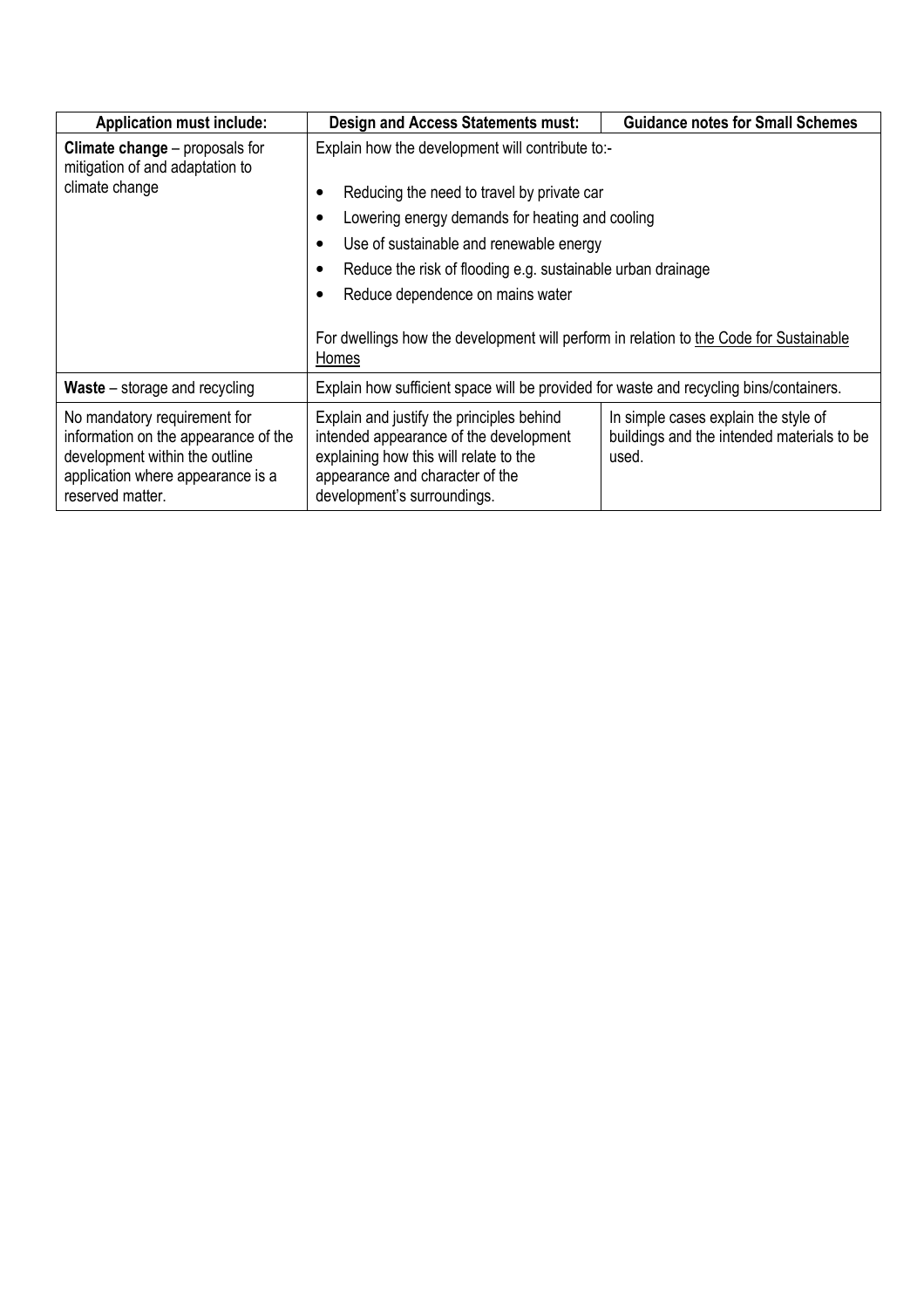# **Application for Full Planning Permission**

Applications for full planning permission are required to be accompanied by the following:-

# The Standard Application Form and Checklist (see Annex A)

Either submitted electronically or on paper. In the latter case 4 copies of the form are required.

# Plans

Either submitted electronically or on paper. In the latter case 4 copies are required for validation purposes, but for major applications (10 or more dwellings, 1000m<sup>2</sup> or more floorspace of other uses) or applications in Parished areas where more extensive consultation is required, please check with the Development Control Team the number of additional copies which would assist with carrying out the consultation process quickly.

The following plans are required:-

#### The Location Plan

All application plans must include copies of a location plan based on an up-to-date map. This should normally be at a scale of 1:1250 or 1:2500. In cases of developments on very large sites other scales may also be required. Plans should wherever possible show at least two named roads and surrounding buildings. The properties shown should be numbered or named to ensure that the exact location of the application site is clear.

The application site must be edged clearly with a red line. It should include all land necessary to carry out the proposed development – for example, land required for access to the site from a public highway, visibility splays, landscaping, car parking and open areas around buildings.

A blue line should be drawn around any other land owned by the applicant, close to or adjoining the application site.

#### Site or Block Plan

The site or block plan must be drawn at a scale of 1:500 or 1:200 and accurately show:-

- a) The direction of North
- b) The proposed development in relation to the site boundaries and other existing buildings on the site, with written dimensions including those to the boundaries
- c) All the buildings, roads and footpaths on land adjoining the site including access arrangements
- d) All public rights of way crossing or adjoining the site
- e) The position of all trees and hedges on the site, and those on adjacent land that could influence or be affected by the development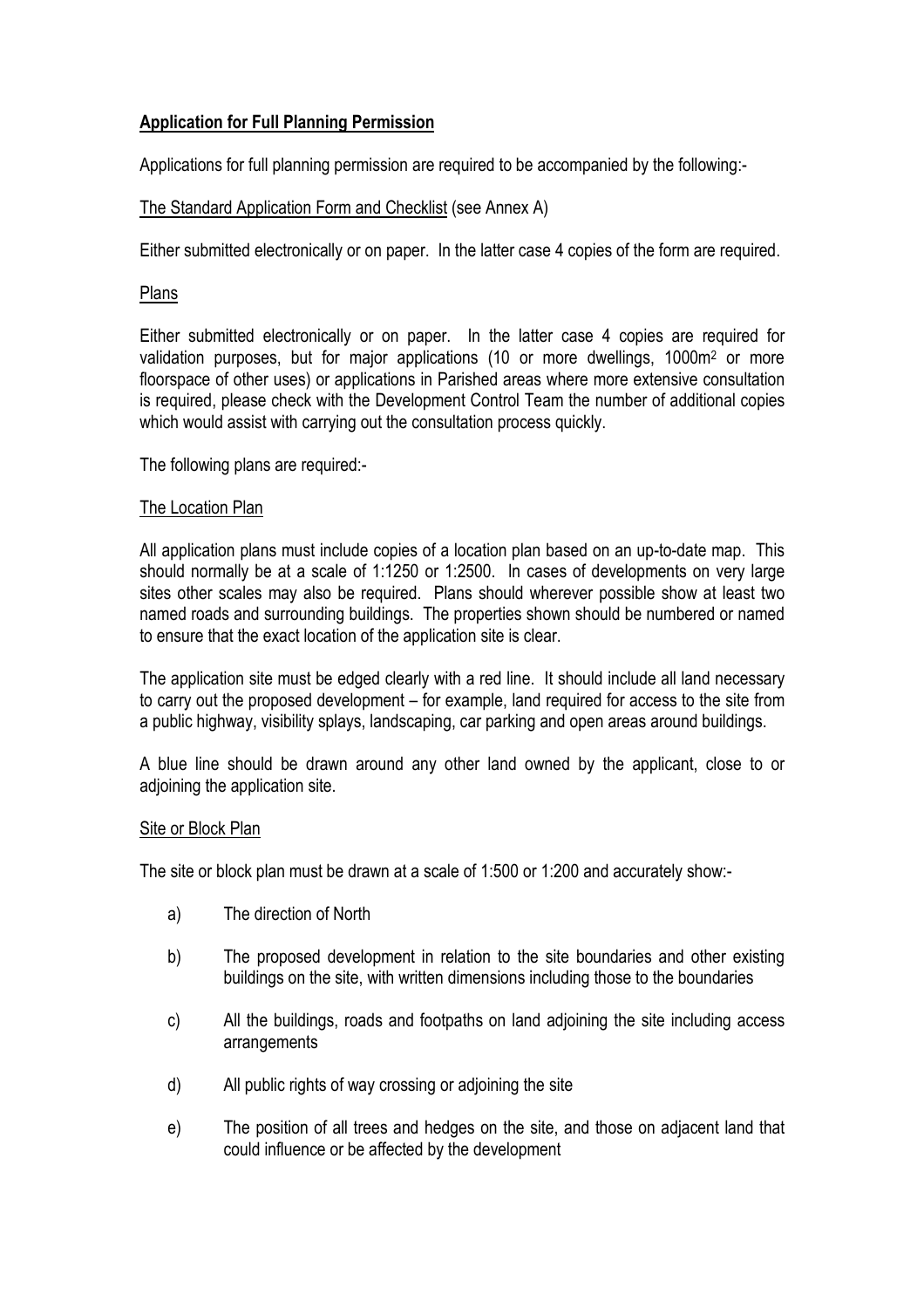- f) The extent and type of hard surfacing
- g) Boundary treatment including walls or fencing where this is proposed

# Existing and Proposed Elevations

These should be drawn to a scale of 1:50 or 1:100 and show clearly the proposed works in relation to what is already there. All sides of the proposal must be shown and these should indicate the proposed building materials and the style, materials and finish of windows and doors. Blank elevations must also be included; if only to show that this is in fact the case.

Where a proposed elevation adjoins another building or is in close proximity, the drawings should clearly show the relationship between the buildings, and detail the positions of the openings on each property. For the elevations facing the street this should be produced as a continuous street scene elevation including adjoining development on each side of the application site.

# Existing and Proposed Floor Plans

These should be drawn to a scale of 1:50 or 1:100 and should explain the proposal in detail. Where existing buildings or walls are to be demolished these should be clearly shown. The drawings submitted should show details of the existing building(s) as well as for the proposed development. New buildings should also be shown in context with adjacent buildings (including property numbers where applicable).

# Existing and Proposed Site Sections and Finished Floor and Site Levels

Such plans drawn at a scale of 1:50 or 1:100 should show a cross section(s) through the proposed building(s). In all cases where a proposal involves a change in ground levels, illustrative drawings should be submitted to show both existing and finished levels to include details of foundations and eaves and how encroachment onto adjoining land is to be avoided.

Full information should also be submitted to demonstrate how proposed buildings relate to existing site levels and neighbouring development. Such plans should show existing site levels and finished floor levels (with levels related to a fixed datum point off site) and also show the proposals in relation to adjoining buildings. This will be required for all applications involving new buildings.

In the case of householder development, the levels may be evident from floor plans and elevations, but particularly in the case of sloping sites it will be necessary to show how proposals relate to existing ground levels or where ground levels outside the extension would be modified. Levels should also be taken into account in the formulation of design and access statements.

# Roof Plans

A roof plan is used to show the shape of the roof and may be drawn at scale smaller than the scale used for the floor plans, e.g. 1:200. Details must include the roofing materials.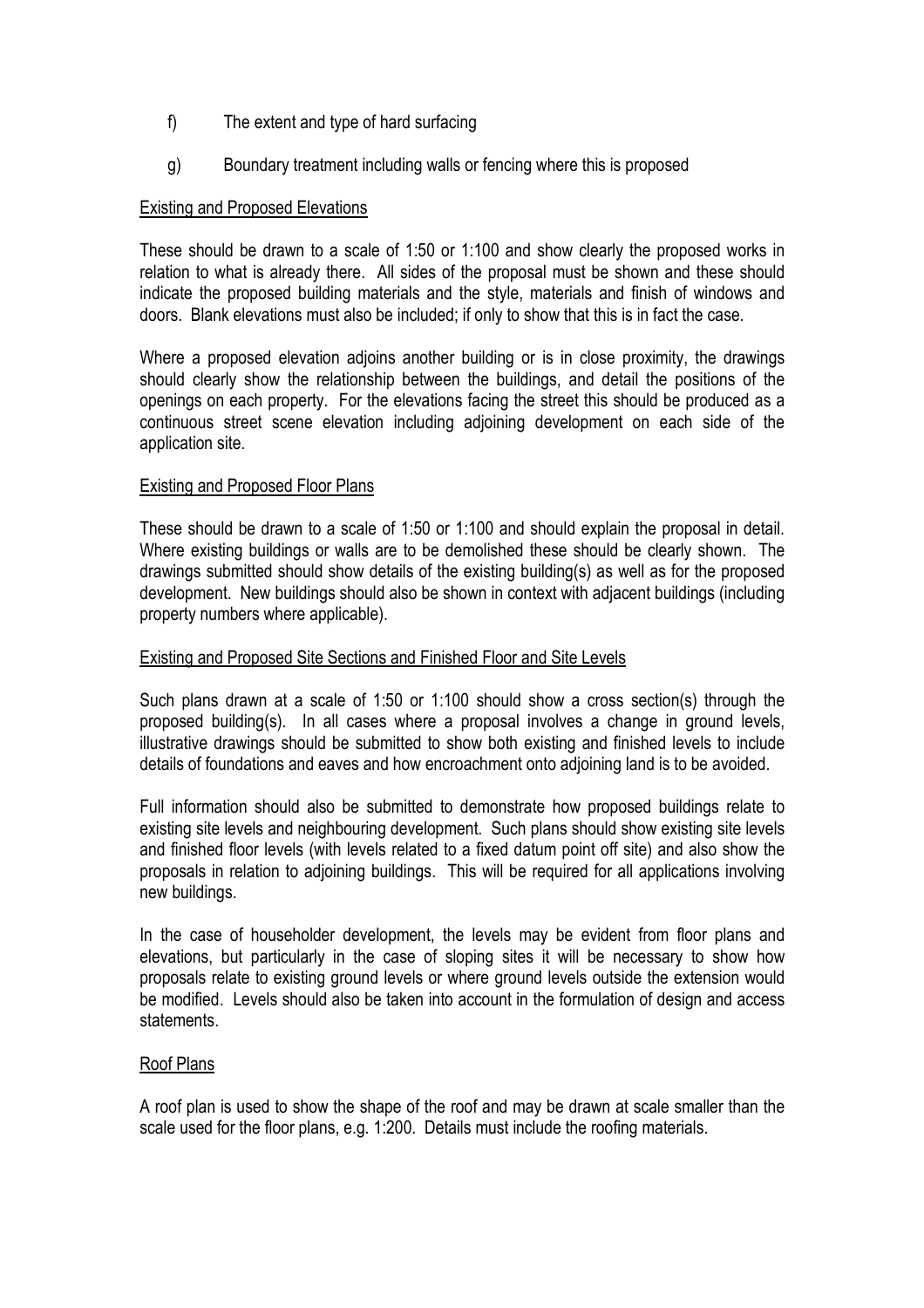# Ownership Certificates

Under Section 65(5) of the Town & Country Planning Act 1990, read in conjunction with Article 7 of the GDPO, the local planning authority must not entertain an application for planning permission unless the relevant certificates concerning the ownership of the application site have been completed. All applications for planning permission must include the appropriate certificate of ownership. An ownership certificate A, B, C or D must be completed stating the ownership of the property. For this purpose an 'owner' is anyone with a freehold interest, or leasehold interest the unexpired term of which is not less than 7 years.

# Notice(s)

A notice to owners of the application site must be completed and served in accordance with Article 6 of the GDPO.

# Agricultural Holdings Certificate

This certificate is required whether or not the site includes an agricultural holding. All agricultural tenants must be notified prior to the submission of the application. This certificate is not required if the applicant is making an application for reserved matters, renewal of temporary planning permission, discharge or variation of conditions, tree preservation orders, or express consent to display an advertisement.

The correct fee (where one is necessary).

# Design and Access Statements

A Design and Access Statement must accompany applications for full planning permission unless they relate to one of the following:-

- A material change of use of land and buildings (unless it also involves operational development).
- Engineering or mining operations.
- Householder developments.

However, statements are required for householder applications where any part of a dwellinghouse or its curtilage falls within one of the following designated areas:-

- Site of Specific Scientific Interest
- Conservation Area
- Area of Outstanding Natural Beauty

Contact the Development Control Team if you are unsure whether the property falls within one of these areas.

The Design and Access Statement should contain the information set out in table below:-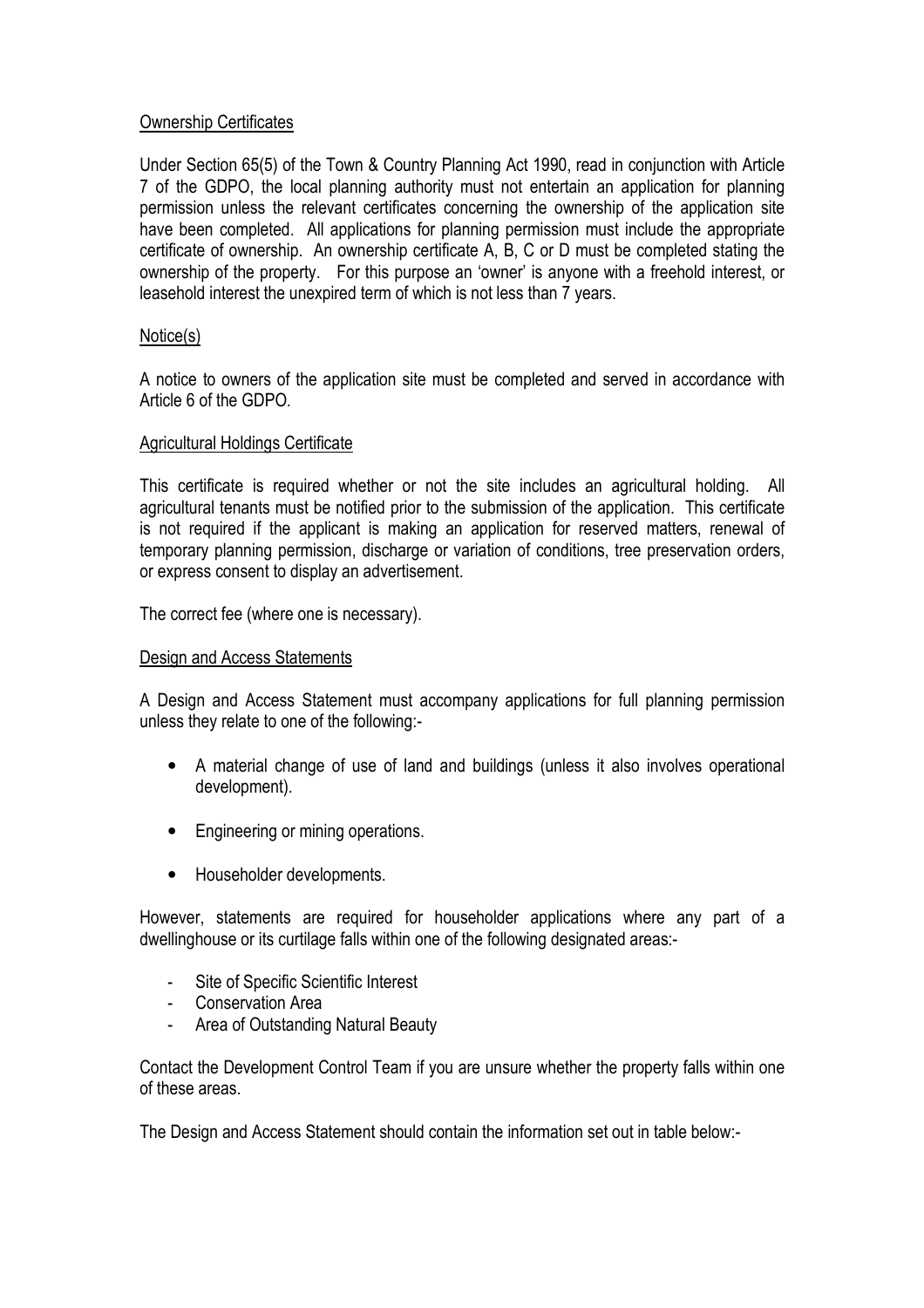# **FULL OR RESERVED MATTERS APPLICATIONS**

| <b>Application must include:</b>                                                                                                                                                                                                     | <b>Design and Access Statements must:</b>                                                                                                                                                                                                                                                                                                                                                                                                                                                                   | <b>Guidance notes for Small</b><br><b>Schemes</b>                                                                                                                              |
|--------------------------------------------------------------------------------------------------------------------------------------------------------------------------------------------------------------------------------------|-------------------------------------------------------------------------------------------------------------------------------------------------------------------------------------------------------------------------------------------------------------------------------------------------------------------------------------------------------------------------------------------------------------------------------------------------------------------------------------------------------------|--------------------------------------------------------------------------------------------------------------------------------------------------------------------------------|
| $Use - specified in the application$                                                                                                                                                                                                 | Explain and justify use or uses proposed, their<br>distribution within the site if relevant and their<br>relationship to uses surrounding the site.                                                                                                                                                                                                                                                                                                                                                         | In simple cases indicate why<br>the proposed use(s) is/are<br>appropriate to the site.                                                                                         |
| Quantum of development -<br>specified in the application                                                                                                                                                                             | Explain and justify the amount of built space<br>proposed in terms of density of development on the<br>site and how this relates to the site's surroundings.                                                                                                                                                                                                                                                                                                                                                | The number of dwellings<br>including the number of<br>bedrooms in each and/or the<br>floorspace proposed for other<br>uses must be specified on the<br>application form.       |
| Layout $-$ the exact siting of<br>buildings and spaces within the site<br>specified in the application                                                                                                                               | Explain and justify the principles behind the layout<br>in terms of the relationship between buildings and<br>public spaces within and surrounding the site.                                                                                                                                                                                                                                                                                                                                                | In simple cases explain why<br>the siting of buildings is<br>appropriate to the<br>characteristics of the site and<br>the surroundings.                                        |
| Scale - the exact size of buildings<br>specified in the application                                                                                                                                                                  | Explain and justify the scale of buildings including<br>why heights proposed have been settled upon,<br>how they relate to the site's surroundings and any<br>relevant skyline.                                                                                                                                                                                                                                                                                                                             | In simple cases explain why<br>the height and massing of the<br>buildings are appropriate to<br>the site and its surroundings.                                                 |
| Access – the exact positioning and<br>size of vehicular, pedestrian and<br>cycle access into the site from the<br>surrounding network and access<br>and circulation routes within the<br>site to be specified in the<br>application. | Explain and justify how the proposed access<br>arrangements will provide circulation opportunities<br>to and through the site and how these connect with<br>the surrounding network and how inclusive access<br>will be ensured, including for people with mobility<br>difficulties. Accessibility to public transport must<br>also be included.                                                                                                                                                            | Explain how access can be<br>gained by all people including<br>those with mobility problems.<br>State how accessible the site<br>is to public transport.                       |
| Landscaping - landscaping<br>scheme including details of both<br>hard and soft landscaping within<br>the application.                                                                                                                | Explain and justify the principles used to develop<br>the proposed hard and soft landscaping scheme<br>for public and private spaces. Explain the purpose<br>of landscaping private and public spaces on the<br>site in terms of biodiversity, amenity, safety,<br>appearance and sustainability and its relationship<br>to the surrounding area. Include information on<br>which trees, hedges and other landscape features<br>are to be retained and which are to be removed<br>(see Local Requirements). | Details of hard and soft<br>landscaping, tree, hedge and<br>other landscape features to be<br>retained and removed (see<br>Local Requirements).                                |
| Appearance - Indicate the<br>detailing, materials and lighting to<br>be used in the development.                                                                                                                                     | Explain and justify the appearance that will result<br>from the detailing, materials and lighting proposed.<br>Show where on the building it is envisaged that<br>signage is to be sited. Explain how this<br>appearance will relate to the development's<br>surroundings.                                                                                                                                                                                                                                  | In small schemes in addition to<br>choice of brick/tile or other<br>external materials explain the<br>door, window and roof verge<br>detailing and why this is<br>appropriate. |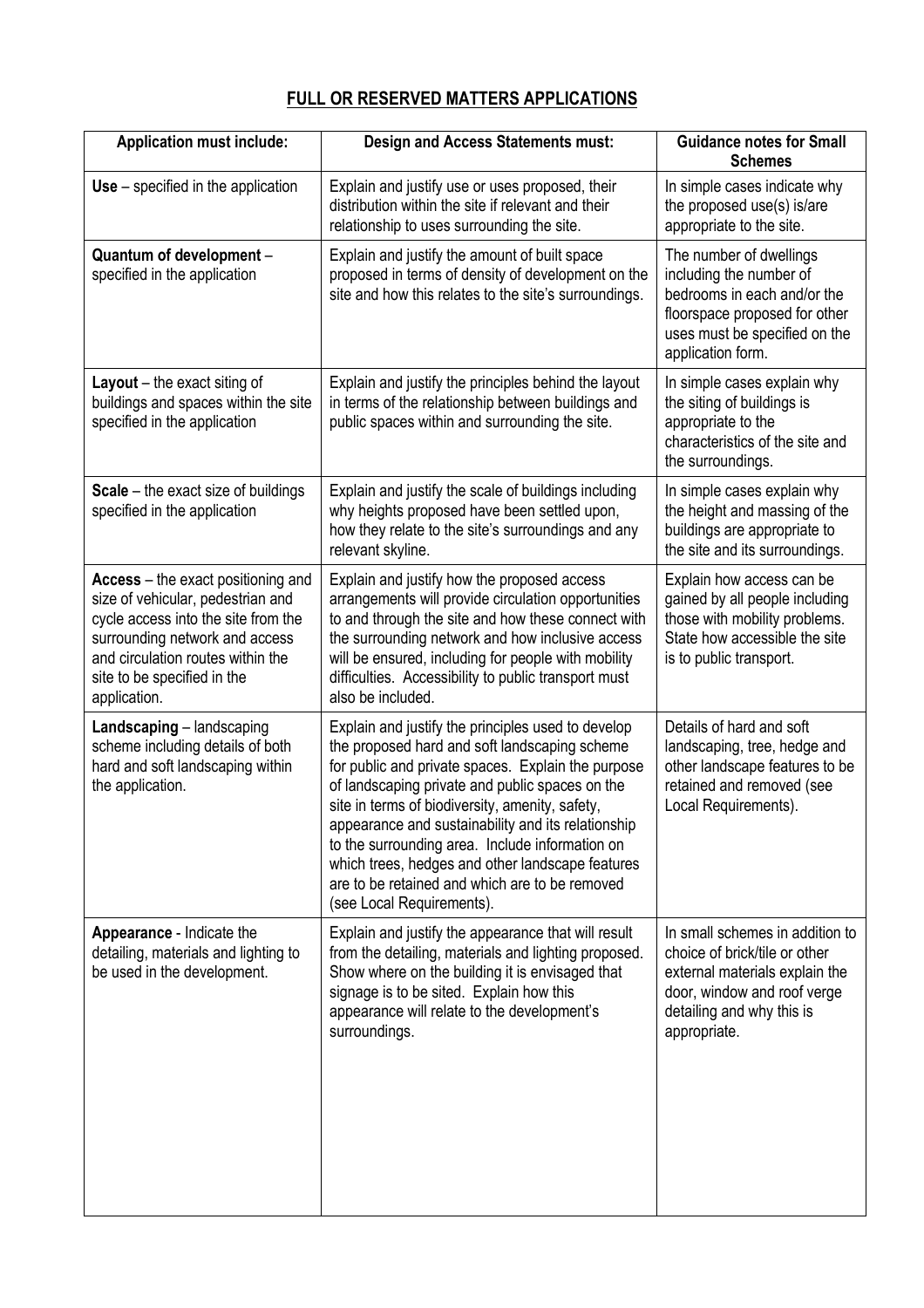| <b>Application must include:</b>                                                                                                                                    | <b>Design and Access Statements must:</b>                                                                                                                                                                                                                                                                                                                                                                                                 | <b>Guidance notes for Small</b><br><b>Schemes</b> |  |
|---------------------------------------------------------------------------------------------------------------------------------------------------------------------|-------------------------------------------------------------------------------------------------------------------------------------------------------------------------------------------------------------------------------------------------------------------------------------------------------------------------------------------------------------------------------------------------------------------------------------------|---------------------------------------------------|--|
| <b>Climate change</b> – proposals for<br>mitigation of and adaptation to<br>climate change                                                                          | Explain how the development will contribute to:-<br>Reducing the need to travel by private car<br>Lowering energy demands for heating and cooling<br>$\bullet$<br>Use of sustainable and renewable energy<br>Reduce the risk of flooding e.g. sustainable urban drainage<br>$\bullet$<br>Reduce dependence on mains water<br>$\bullet$<br>For dwellings how the development will perform in relation to the Code for<br>Sustainable Homes |                                                   |  |
| <b>Waste</b> – storage and recycling                                                                                                                                | Show the location and design of waste/recycling storage areas. For dwellings the<br>space should be sufficient to accommodate two wheelie bins and recycling box.                                                                                                                                                                                                                                                                         |                                                   |  |
| No mandatory requirement for<br>information explaining the<br>applicant's assessment of context<br>and how the proposal responds to<br>this within the application. | Explain and justify how the assessment and<br>evaluation of the physical, social and policy context<br>of the development has informed the proposed<br>design. This information will summarise how all<br>design issues listed above have responded to the<br>development's context.                                                                                                                                                      | Not applicable.                                   |  |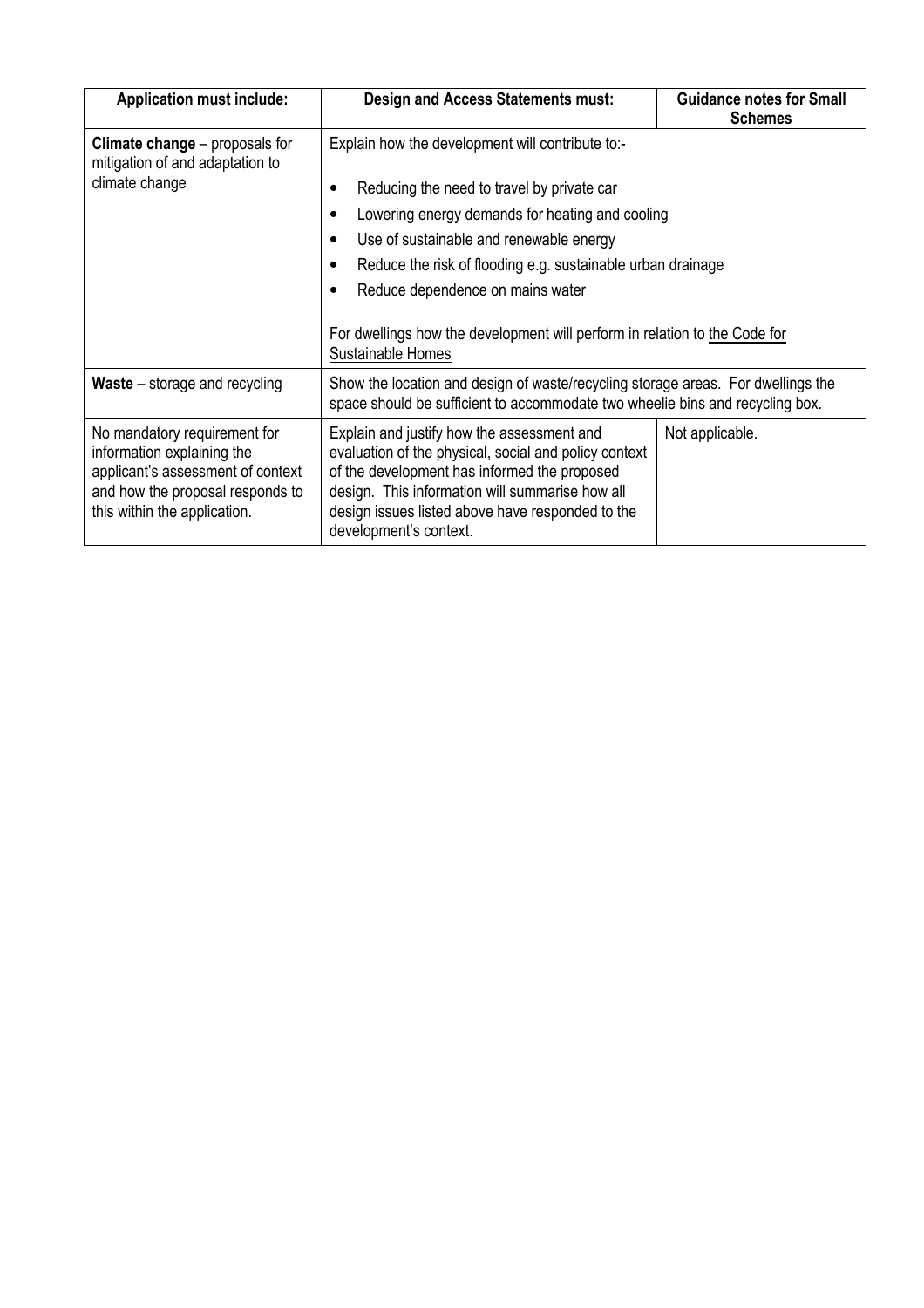# **Applications for Listed Building Consent**

The information requirements are the same as for applications for full planning permission with the Design & Access Statement specifically dealing with:-

- i) The special architectural or history interest of the building both internally and externally;
- ii) The particular physical features of the building that justify its designation as a listed building, both internal and external; and
- iii) The building's setting.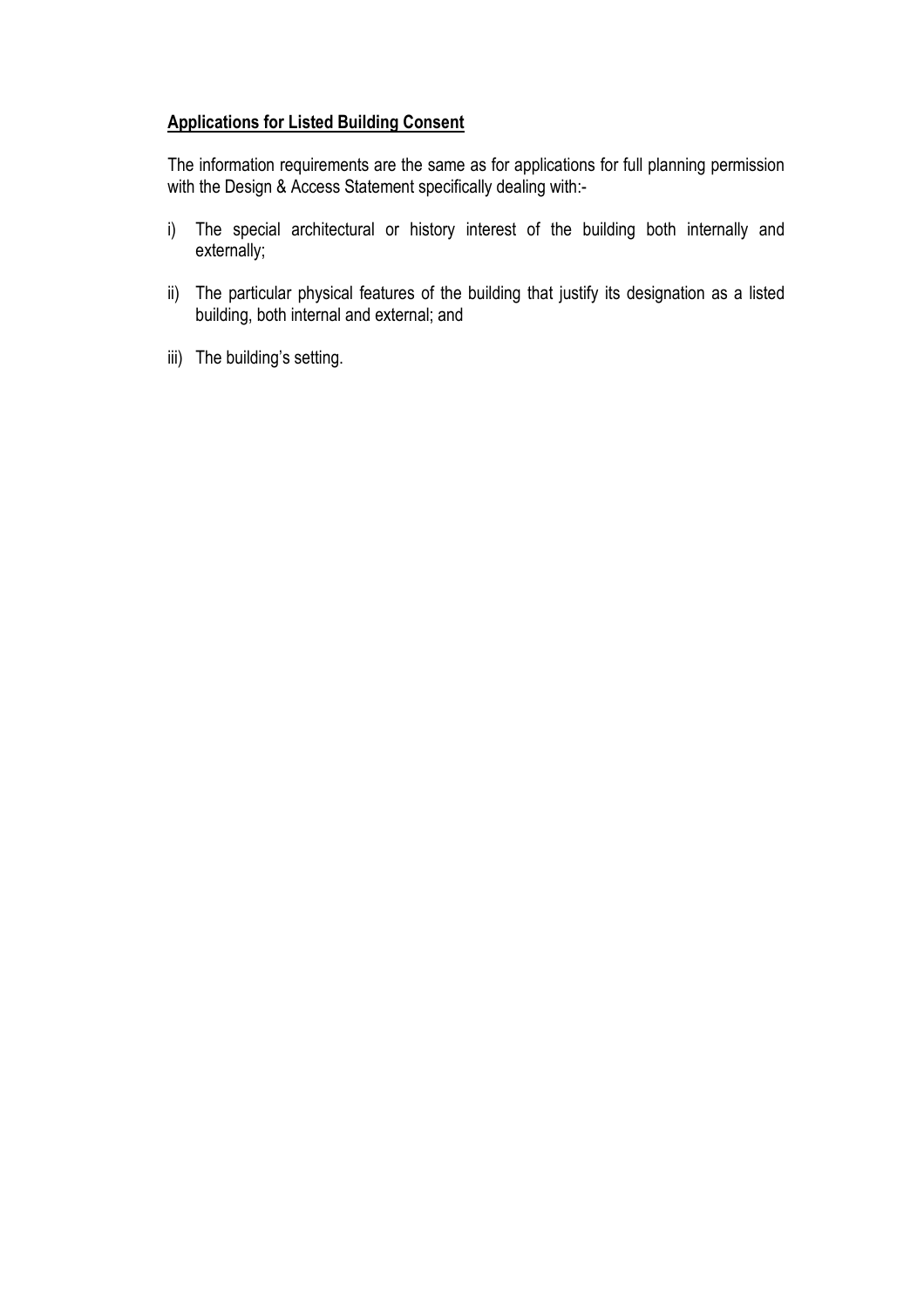# **Local List of Information Requirements**

# Affordable Housing Statement

Affordable housing is defined in Planning Policy Statement 3 Housing (November 2006) as social rented housing owned and managed by Local Authorities, Registered Social Landlords (RSL) or other rented housing owned or managed by persons providing equivalent rental arrangements agreed with the Local Authority or Housing Corporation together with intermediate affordable housing at prices and rents above those of social rent but below market prices or rents including shared equity (e.g. Home Buy).

The Council has an up to date housing needs survey and an emerging Supplementary Planning Document on Housing Choices (January 2008).

All applications including 15 or more dwellings or where the site exceeds 0.5 ha will need to include information on the number, mix and proposed tenure of the proportion of affordable units which have been agreed with the LPA. The affordable housing statement should also include details of the RSL acting as partner in the development.

# **Air Quality Assessment**

Where the development is proposed inside, or adjacent to an air quality management area (AQMA) or where the development could in itself result in the designation of an AQMA or where the grant of planning permission would conflict with, render unworkable, elements of a local authority's air quality action plan, applications should be supported by such information as is necessary to allow a full consideration of the impact of the proposal on the air quality of the area. There is currently (January 2008) one AQME in the District at Watling Street, Bridgtown. Further advice is available in Planning Policy Statement 23: Planning and Pollution Control (November 2004).

# Biodiversity Survey and Report

Where a proposed development may have possible impacts on wildlife and biodiversity, information should be provided on existing biodiversity interests and possible impacts on them to allow full consideration of those impacts. Where proposals are being made for mitigation and/or compensation measures information to support those proposals will be needed. Where appropriate, accompanying plans should indicate any significant wildlife habitats or features and the location of habitats of any species protected under the Wildlife and Countryside Act 1981, the Conservation (Natural Habitats etc) Regulations 1994 or the Protection of Badgers Act 1992. Applications for development in the countryside that will affect areas designated for their biodiversity interests (Special Areas of Conservation, Sites of Special Scientific Interest, Sites of Biological Interest and Sites with Protected Species) will need to include assessments of impacts and proposals for long term maintenance and management. This information might form part of an Environmental Statement, where one is necessary. Certain proposals which include work such as the demolition of older buildings or roof spaces, removal of trees, scrub, hedgerows or alterations to water courses may affect protected species and will need to provide information on them, any potential impacts for them and any mitigation proposals for such impacts. Government planning proposals for biodiversity are set out in Planning Policy Statement 9: Biodiversity and Geological Conservation (PPS9) (August 2005), PPS9 is accompanied by a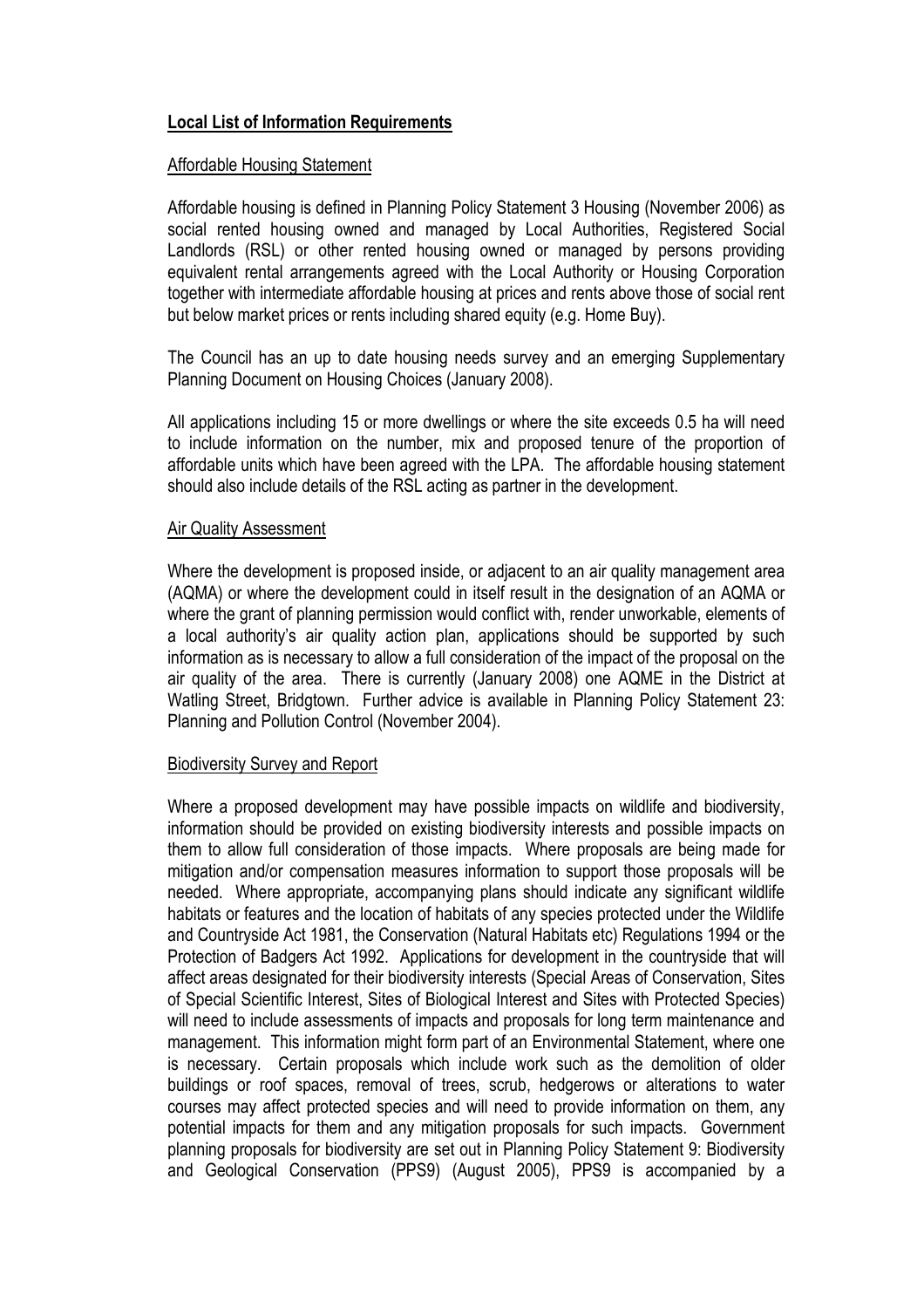Government Circular: Biodiversity and Geological Conservation – Statutory obligations and their impact within the planning system (ODPM Circular 06/2005, Defra Circular 01/2005 and Planning for Biodiversity and Geological Conservation: A Guide to Good Practice.

The Council has adopted **the Biodiversity and Geological Conservation Validation Checklists for Staffordshire** in order to assess whether biodiversity interests have been properly considered. Please note that many of the surveys required can only be carried out at specific times of the year.

### Daylight/Sunlight Assessment

In circumstances where there is potential adverse impact upon the current levels of sunlight/daylight enjoyed by adjoining properties or building(s), including associated gardens or amenity space then applications may also need to be accompanied by a daylight/sunlight assessment. Further guidance is provided in BRE Report 209, 1991 (Site Layout Planning for Daylight and Sunlight: A Good Practice Guide).

The standard requirement will be for 1:200 scale block plans to show the relationship of the proposed development to the  $45^{\circ}$  and  $25^{\circ}$  rising plane of daylight received by principal windows affected by the development at any property adjoining the application site.

Please note that this assessment would not confer any immunity on those whose works infringe another's property rights which may be subject to action under the Right of Light Act 1957.

#### Economic Statement

Applications for major new employment development may need to be accompanied by a supporting statement of any regeneration benefits from the proposed development, including: details of any new jobs that might be created or supported, how recruitment processes will operate, the relative floorspace totals for each proposed use(where known); any community benefits; and reference to any regeneration strategies that might lie behind or be supported by the proposal.

#### Environmental Statement

The Town & Country Planning (Environmental Impact Assessment) Regulations (SI 1999//293) as amended, sets out the circumstances in which an Environmental Impact Assessment (EIA) is required. EIA may obviate the need for other more specific assessments.

Where an EIA is required, Schedule 4 to the regulations sets out the information that should be included in an Environmental Statement. The information in the Environmental Statement has to be taken into consideration when the LPA decides whether to grant planning consent. It is helpful for a developer to request a 'screening opinion' (i.e. to determine whether EIA is required) and a 'scoping opinion' (to determine the contents of the EIA) from the LPA before submitting a planning application.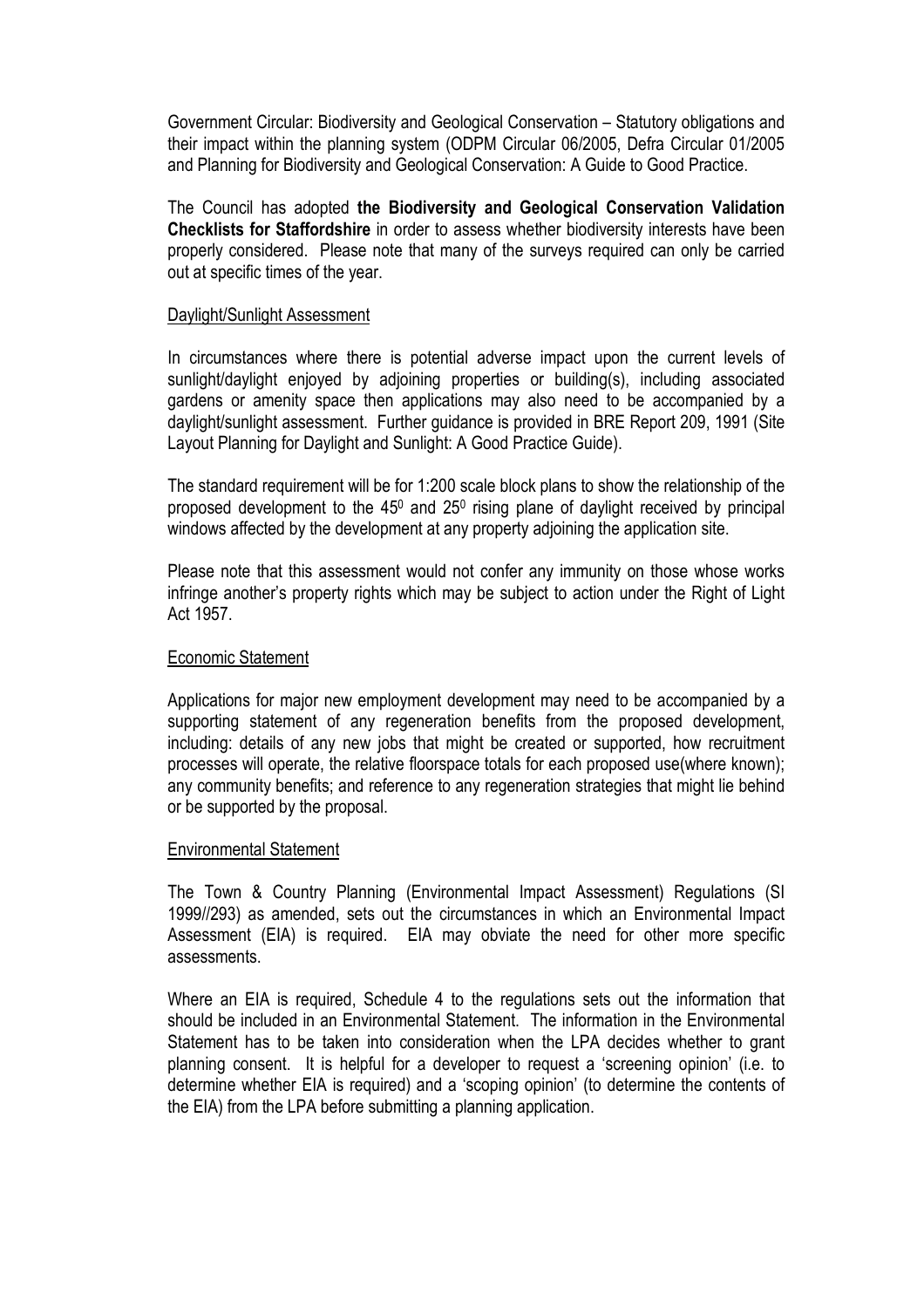# Flood Risk Assessment

A Flood Risk Assessment will be required for development proposals of 1 ha or greater in Flood Zone 1 and for all proposals for new development located in Flood Zones 2 and 3 as designated by the Environment Agency (EA). A FRA will also be required for any development other than minor development in a designated critical drainage area which has been notified to the LPA by the EA.

The FRA should identify and assess the risks of all forms of flooding to and from the development and demonstrate how these flood risks will be managed, taking climate change into account. The FRA should identify opportunities to reduce the probability and consequences of flooding. The FRA should include the design of surface water management systems including Sustainable Drainage Systems (SUDs) and address the requirement for safe access to and from the development in areas at risk of flooding.

The FRA should be prepared by an applicant in consultation with the EA and LPA with reference to the latter's published local development documents and any Strategic Flood Risk Assessment. The FRA should form part of an Environmental Statement when one is required by the Town & Country Planning (Environmental Impact Assessment) (England and Wales) Regulations 1999 as amended. Planning Policy Statement 25: Development and Flood Risk (December 2006) and its associated Practice Guide provide comprehensive guidance for both LPA's and applicants in relation to the undertaking of FRA's and the responsibilities for controlling development where it may be directly affected by flooding or affect flooding elsewhere.

# Foul Sewage and Utilities Assessment

All new buildings need separate connections to foul and storm water sewers. If an application proposes to connect a development to the existing drainage system then details of the existing system should be shown on the application drawing(s). It should be noted that in most circumstances surface water is not permitted to be connected to the public foul sewers.

Where the development involves the disposal of trade waste or the disposal of foul sewage effluent other than to the public sewer, then a fuller foul drainage assessment will be required including details of the method of storage, treatment and disposal. A foul drainage assessment should include a full assessment of the site, its location and suitability for storing, transporting and treating sewage. Where connection to the mains sewer is not practical, then the foul/non-mains drainage assessment will be required to demonstrate why the development cannot connect to the public mains sewer system and show that the alternative means of disposal are satisfactory. Guidance on what should be included in a non-mains drainage assessment is given in DETR Circular 03/99 and Building Regulations Approved Document Part H and in BS6297.

New foul and surface water sewers will need to be designed to meet the requirements of Severn Trent Water and, in the case of highway drainage the Highway Authority.

An application should indicate how the development connects to existing utility infrastructure systems. Most new development requires connection to existing utility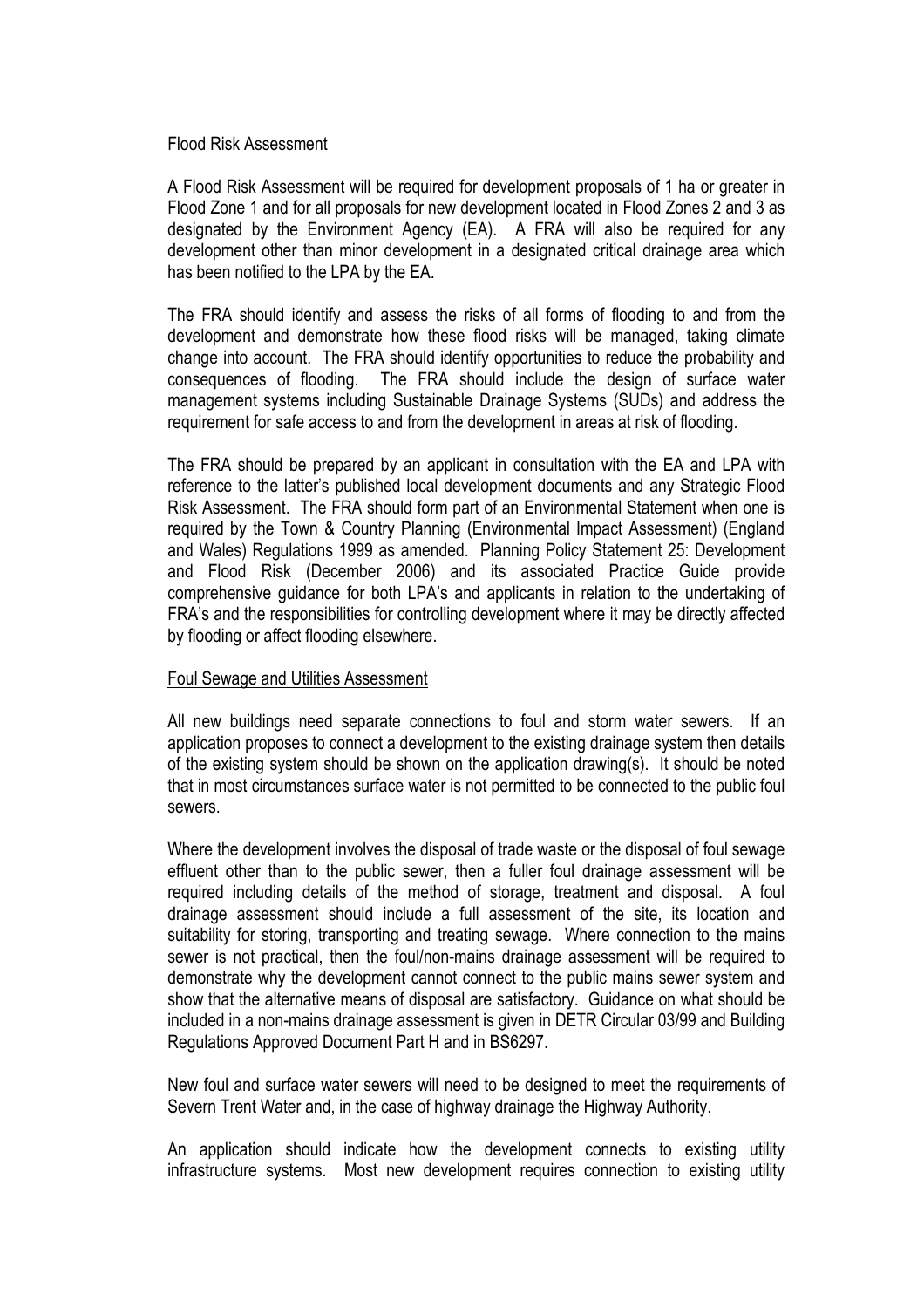services, including gas and electricity supplies, telecommunications and water supply, and also needs connection to foul and surface water drainage and disposal. Two planning issues arise; firstly, whether the existing services and infrastructure have sufficient capacity to accommodate the supply/service demands which would arise from the completed development, and secondly whether the provision of services on site would give rise to any environmental impacts, for example, excavations in the vicinity of trees or archaeological remains. (See section on Landscaping, Trees and Hedges below).

The applicant should demonstrate:

- a) That following consultation with the service provider, the availability of utility services has been examined and that the proposals would not result in undue stress on the delivery of those services to the wider community.
- b) That proposals incorporate any utility company requirements for sub-stations, telecommunications equipment or other infrastructure.
- c) That service routes have been planned to avoid as far as possible the potential for damage to trees and archaeological remains.
- d) Where the development impinges on existing infrastructure the provisions for relocating or protecting that infrastructure have been agreed with the service provider.

# Heritage Statement (including Historical, Archaeological Features and Scheduled Ancient Monuments

The scope and degree of detail necessary in a Heritage Statement will vary according to the particular circumstances of each application. Applicants are advised to discuss proposals with the conservation officer before any application is made. The following is a guide to the sort of information that may be required for different types of application.

For applications for **Listed Building Consent**, a written statement that includes a schedule of works for the listed buildings(s), an analysis of the significance of archaeology, history and character of the building/structure, the principles of and justification for the proposed works and their impact on the special character of the listed building or structure, its setting and the setting of adjacent listed buildings may be required. A structural survey may be required in support of an application for listed building consent.

For applications for **Conservation Area Consent**, a written statement that includes a structural survey, an analysis of the character and appearance of the building/structure, the principle of and justification for the proposed demolition and its impact on the special character of the area may be required.

For applications either related to or impacting on the setting of heritage assets a written statement that includes plans showing historic features that may exist on or adjacent to the application site including listed buildings and structures, historic parks and gardens, historic battlefields and scheduled ancient monuments and an analysis of the significance of archaeology, history and character of the building/structure, the principles of and justification for the proposed works and their impact on the special character of the listed building or structure, its setting and the setting of adjacent listed buildings may be required.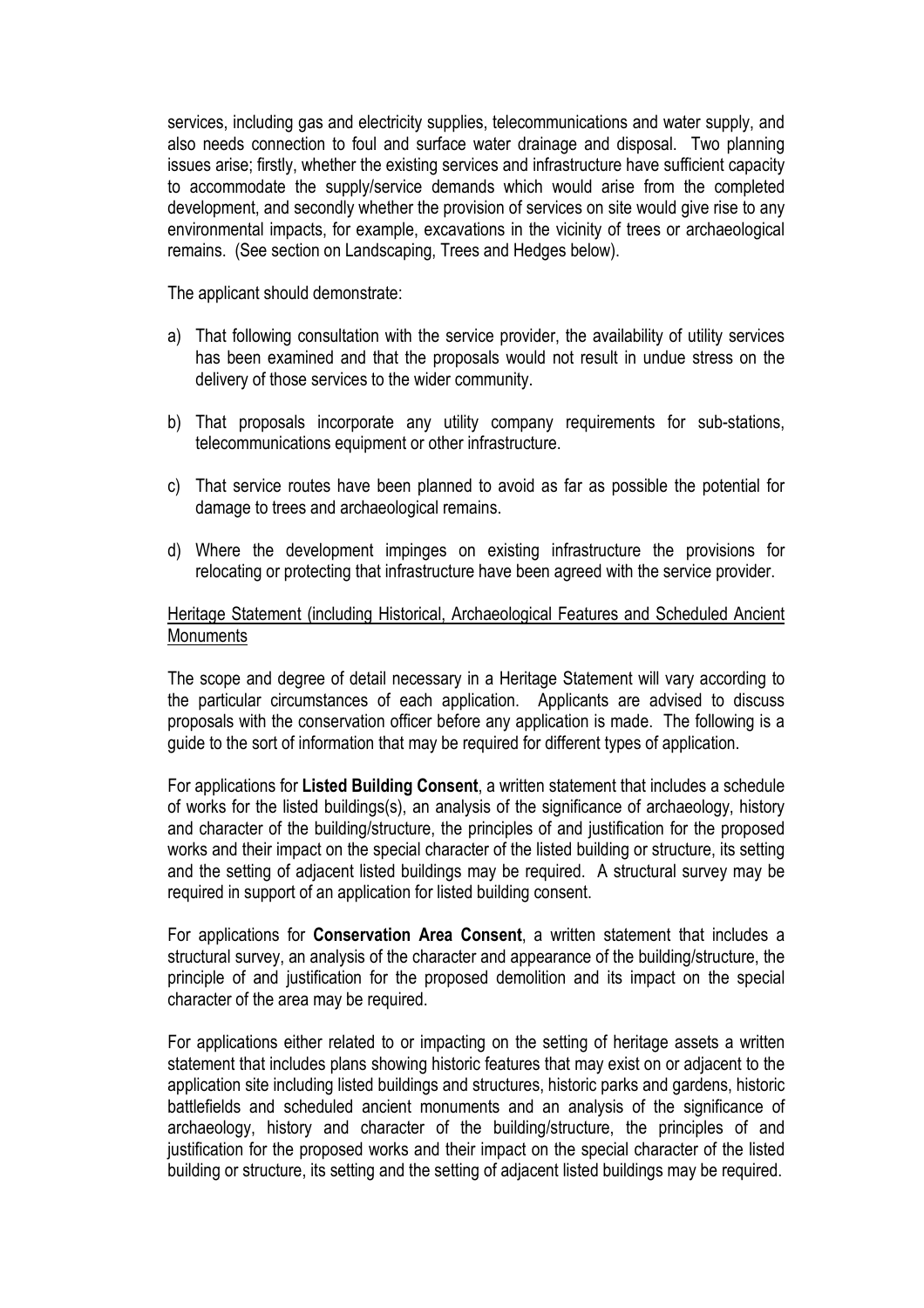For applications within or adjacent to a Conservation Area, an assessment of the impact of the development on the character and appearance of the area will be required as part of a design and access statement.

For all applications involving the disturbance of ground within an Area of Archaeological Potential as defined in the Development Plan or a Conservation Area Appraisal or in other areas in the case of a major development proposal or significant infrastructure works, an applicant may need to commission an assessment of existing archaeological information and submit the results as part of the Heritage Statement.

For heritage assets, advice is provided in **Planning Policy Guidance Note 15 Planning and the Historic Environment** (September 1994). For archaeological remains, advice is provided in **Planning Policy Guidance Note 16: Archaeology and Planning** (November 1990).

# Land Contamination Assessment

Applications may also need to be accompanied by a land contamination assessment which should include an assessment of contamination in line with **Planning Policy Statement 23: Planning and Pollution Control** (November 2004). Sufficient information should be supplied to determine the existence or otherwise of contamination, its nature and the risks it may pose and whether these can be satisfactorily reduced to an acceptable level. Where contamination is known or suspected or the proposed use would be particularly vulnerable, the applicant should provide such information with the application as is necessary to determine whether the proposed development can proceed. The Council holds information on former contamination uses including former landfill sites which may be obtained from the Environmental Protection section. Detailed guidance adopted by the Council is contained in the document **Contaminated Land – a guide for the redevelopment of land affected by contamination (Staffordshire Local Authorities)**.

# Landscaping, Trees and Hedges

Where there are trees or hedges within the application site, or on land adjacent to it that could influence or be affected by the development (including street trees), information will be required on which trees and hedges are to be retained and which are to be removed with the reasons why and on the method of protecting trees and hedges during construction works. This information should be prepared by a qualified arboriculturist. Trees are likely to be affected if development is proposed within 10m of the trunk and hedges if development is proposed within 5m of the centre of the hedge. Development includes buildings, hard surfaces, services and changes in levels.

Full guidance on the survey information, protection plan and method statement that should be provided with an application is set out in the current BS5837 'Trees in relation to construction – recommendations'. Using the methodology set out in the BS should help to ensure that development is suitably integrated with trees and that potential conflicts are avoided.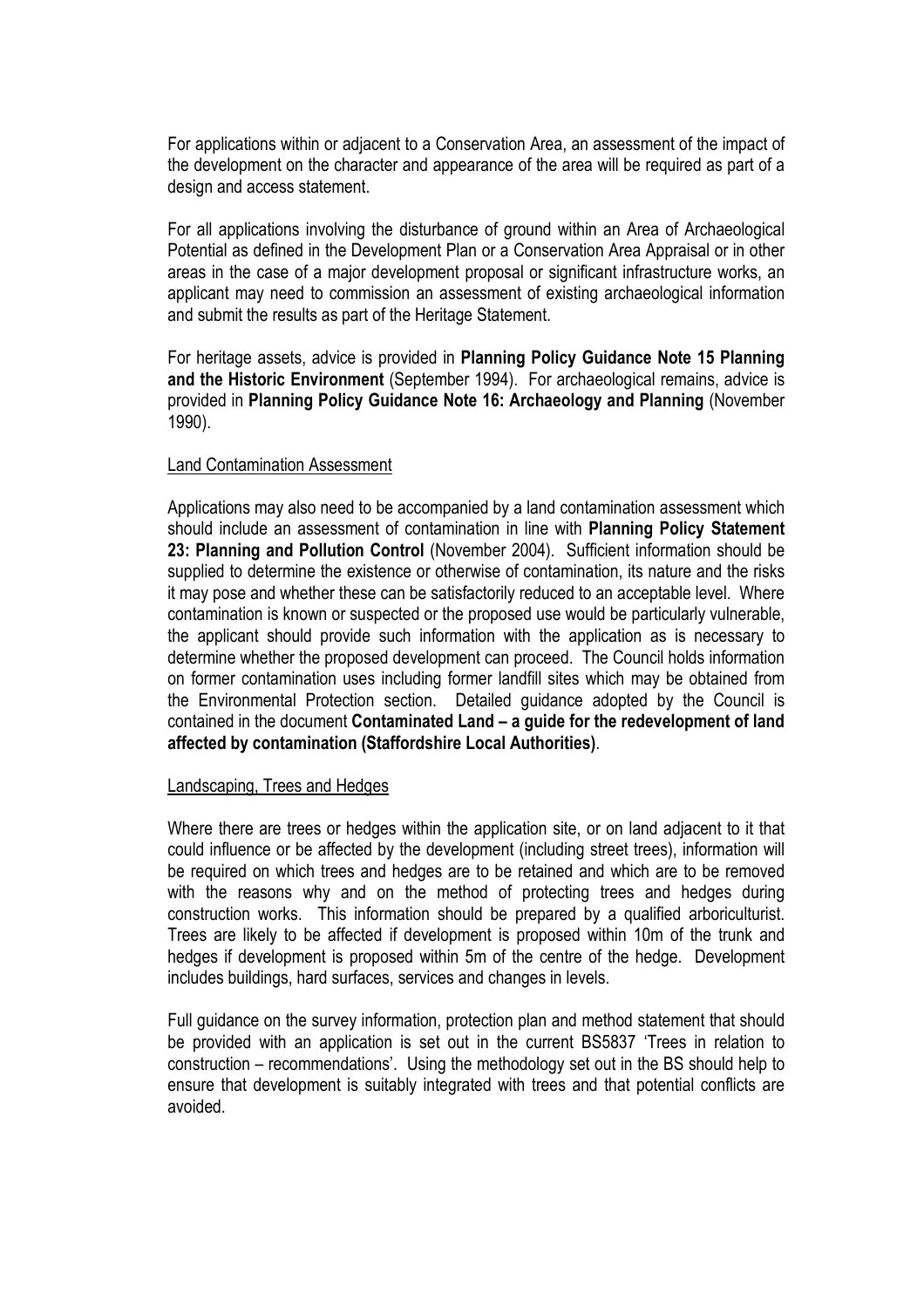Where landscaping is proposed, applications must be accompanied by landscaping details and include proposals for long-term maintenance and landscape management. These details should follow the landscape principles set out in the Design & Access Statement.

The landscaping, tree and hedge information submitted must comply with the requirements set out in the **Supplementary Planning Guidance: Trees Landscape & Development**.

### Lighting Assessment

Proposals involving the provision of publicly accessible developments, in the vicinity of residential property, a listed building or a conservation area, or open countryside, where external lighting would be provided or made necessary by the development, or commercial buildings/open storage areas requiring lighting for operational reasons, will need to be accompanied by details on external lighting and the proposed hours when the lighting would be switched on. These details shall include a layout plan with beam orientation and a schedule of the equipment in the design. **Lighting in the Countryside: Towards Good Practice (1997)** is a valuable guide. It demonstrates what can be done to lessen the effects of external lighting, including street lighting and security lighting. The advice is applicable in towns as well as the countryside.

#### Noise Assessment

Applications for developments that raise issues of disturbance by noise to the occupants of nearby existing buildings, and for developments that are considered to be noise sensitive and which are close to existing sources of noise should be supported by a noise assessment prepared by a suitably qualified acoustician. Further guidance is provided in **Planning Policy Guidance 24: Planning and Noise (September 1994)**.

#### Open Space Assessment and Provision

There are two aspects to this subject, proposals for development of existing open spaces, sports or recreation facilities (public or private) and provision of new open space sport and recreation facilities to meet the needs of new development.

The Council has undertaken an assessment in accordance with the guidance in Planning Policy Guidance Note 17: Planning for Open Space Sport and Recreation (July 2002). It will use this to assess the impact of the loss of existing facilities and the need for new provision against the standards proposed in its emerging Core Strategy.

Applicants must demonstrate how their proposals for major housing development will meet the local need for open space sport and recreation facilities including any compensatory provision for loss of existing provision.

#### Parking Provision

Applications which include on-site parking will be required to provide details of existing and proposed parking provision. These details must also be shown on a site layout plan.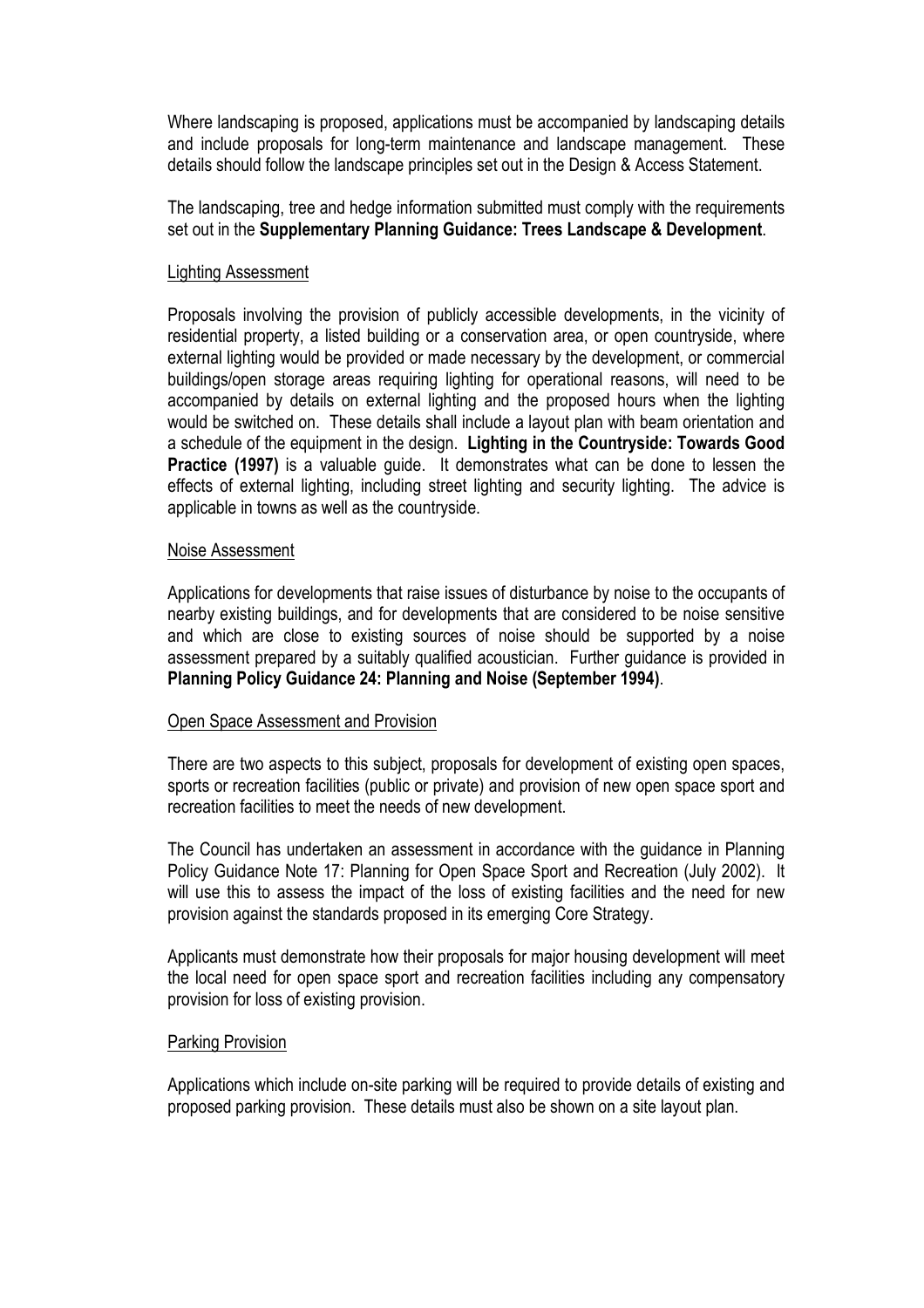# Photographs and Photomontages

These provide useful background information and can help to shown how large developments can be satisfactorily integrated within the street scene. Photographs must be provided as part of a Design & Access Statement if the proposal involves the demolition of an existing building or development affecting a Conservation Area or a Listed Building.

# Planning Obligations – Draft Heads of Terms

Planning obligations (or "Section 106 Agreements") are private agreements negotiated between local planning authorities and persons with an interest in land (or "developers"), and are intended to make acceptable development which would otherwise be unacceptable in planning terms. Alternatively they may take the form of unilateral undertakings offered by developers.

The Council currently (March 2008) requires this method of dealing with the impacts of development under the following headings:-

- Affordable Housing
- Open Spaces, Sport & Recreation
- Education
- Transport Infrastructure & Travel Plans

Other subjects for obligations may arise in specific cases.

Standardised forms of obligation are set out in Annex C. We will require a statement of the proposed Heads of Terms to accompany the application. The nature of these obligations will need to have been established in pre-application discussions.

# Planning Statement

For large scale developments contributing in a significant way to the delivery of planning policy or having a major environmental impact will be required to include a planning statement to identify the context and need for a proposed development and include an assessment of how it accords with relevant national, regional and local planning policies. It will also include details of consultations with the LPA and wider community/statutory consultees undertaken prior to submission.

# Site Waste Management Plan

Proposed new developments involving non-householder demolitions should be supported by site waste management plans of the type encouraged by the code of practice published in 2004 by the Department of Trade and Industry, now the Department for Business Enterprise and Regulatory Reform **Site Waste Management Plans: Guidance for Construction Contractors and Clients**. These do not require formal approval by planning authorities but are intended to encourage the identification of the volume and type of material to be demolished and/or excavated, opportunities for the re-use and recovery of materials and to demonstrate how off-site disposal of waste will be minimised and managed.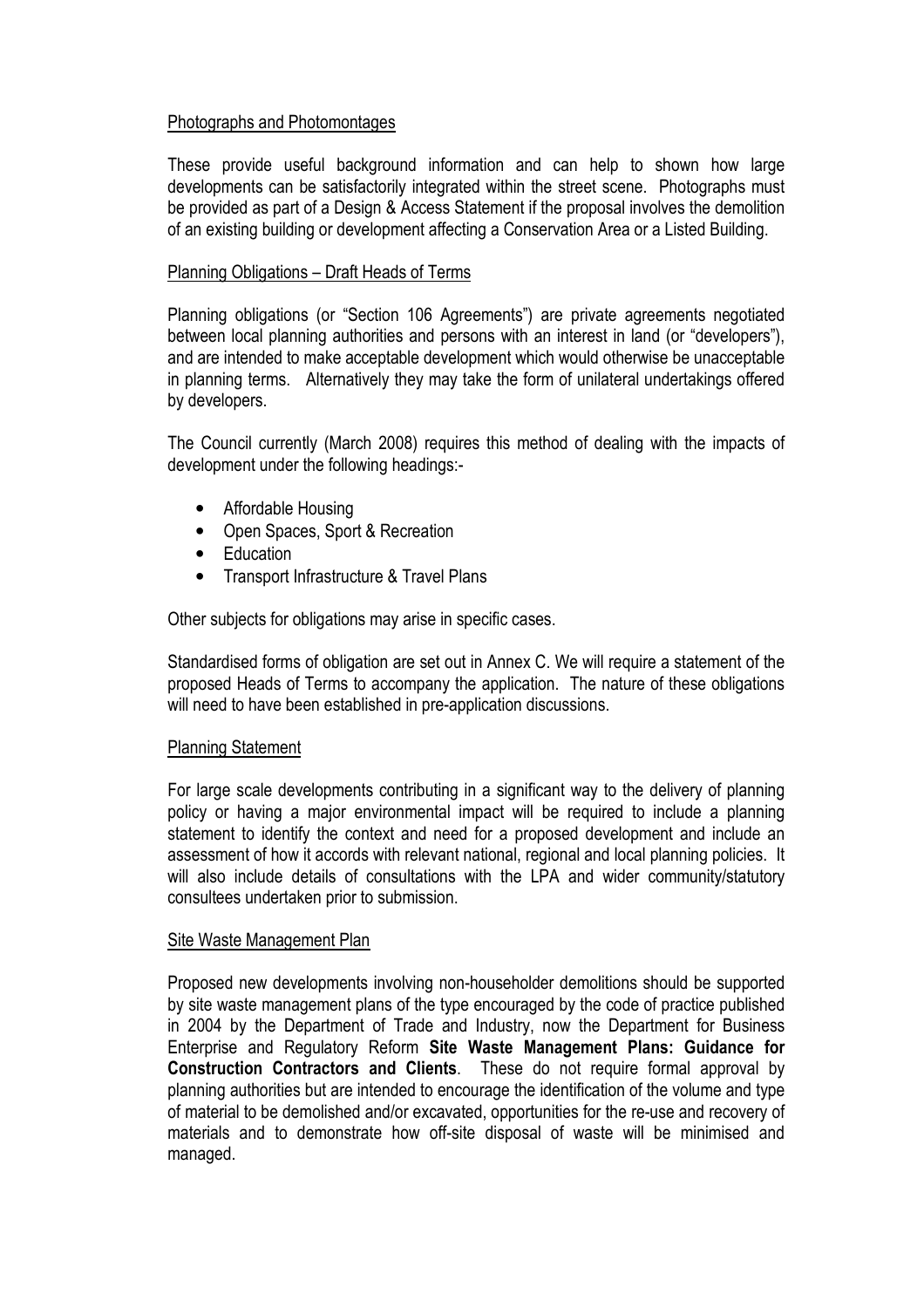# Structural Survey

A structural survey will be required in support of an application if the proposal involves substantial demolition, for example proposals affecting Listed Buildings, Conservation Areas or barn conversion applications.

# Telecommunications Development – Supplementary Information

Planning applications and prior notifications for mast and antenna developments by mobile phone network operators in England should be accompanied by a range of supplementary information including the area of search, details of any consultation undertaken, details of the proposed structure, and technical justification and information about the proposed development.

Planning applications and prior notifications should also be accompanied by a signed declaration that the equipment and installation has been designed to be in full compliance with the requirements of the radio frequency (RF) public exposure guidelines of the International Commission on Non-Ionising Radiation (ICNIRP). Further guidance is set out in the **Code of Practice on Mobile Network Development (2002)**.

# Town Centre Uses – Evidence to Accompany Applications

**Planning Policy Statement 6: Planning for Town Centres (March 2005)** sets out the main town centre uses to which the policy applies, in paragraph 1.8. Subject to the policies set out in the document, paragraph 3.4 listed the key considerations for which applicants should present evidence. The level and type of evidence and analysis required to address the key considerations should be proportionate to the scale and nature of the proposal.

# Transport Assessment

**Planning Policy Guidance 13 Transport March 2001** advises that a Transport Assessment (TA) should be submitted as part of any application where the proposed development has significant transport implications. The coverage and details of the TA should reflect the scale of the development and the extent of the transport implications of the proposal. For smaller schemes the TA should simply outline the transport aspects of the application, while for major proposals, the TA should illustrate accessibility to the site by all modes of transport, and the likely modal split of journeys to and from the site. It should also give details of proposed measures to improve access by public transport, walking and cycling, to reduce the need for parking associated with the proposal, and to mitigate transport impacts. Further guidance will be found in **Guidance on Transport Assessment (March 2007)** published by the Department for Transport. The content of the TA must be agreed with the Highway Authority prior to submission of the application and the Transport Assessment Verification form at Annex D must be completed.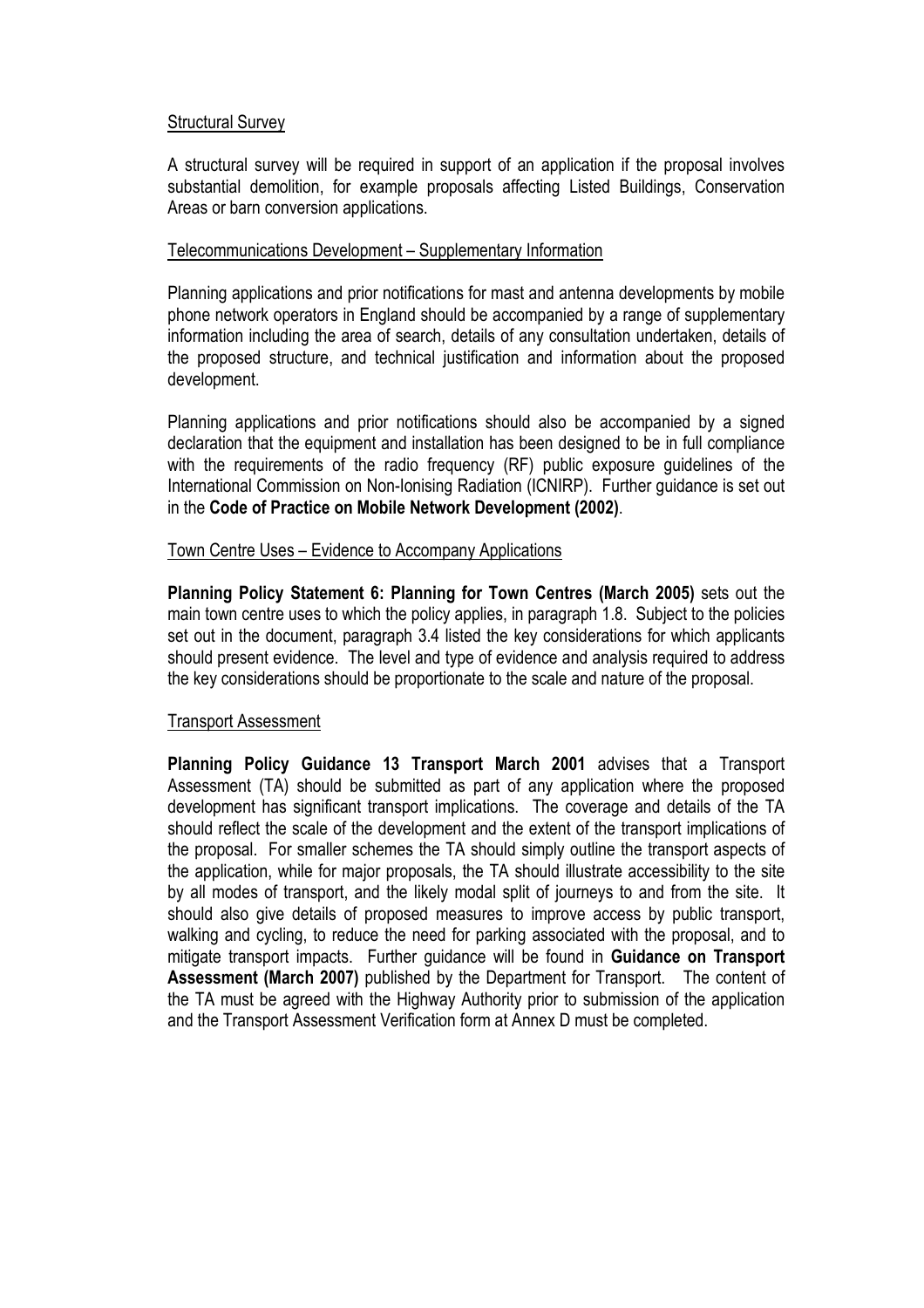# Travel Plans

A (draft) travel plan should be submitted alongside planning applications which are likely to have significant transport implications. A (draft) travel plan should outline the way in which the transport implications of the development are going to be managed in order to ensure the minimum environmental social and economic impacts. The (draft) travel plan should have a strategy for its implementation that is appropriate for the development proposal under consideration. It should identify the travel plan co-ordinator, the management arrangements for the plan – e.g. a steering group and the development timetable. The strategy should also include activities for marketing and promoting the plan to occupiers, users, visitors and residents of the site.

In relation to proposals requiring a Travel Plan or Travel Plan Framework applicants need to ensure that this has been agreed prior to registration of the application. Unless there is agreement on the form and content of a Travel Plan then the application will not be validated.

In some cases, for example where only Minimalist Travel Plans are required it is possible to agree the content of the Travel Plan after the granting of consent. Unless the principle of a Minimalist Travel Plan has been agreed in writing with the County Council the application will not be validated.

Further advice is available in **Using the planning process to secure travel plans: best practice guidance for local authorities, developers and occupies (ODPM and DfT 2002)** and **Making residential travel plans work (DfT 2007)**.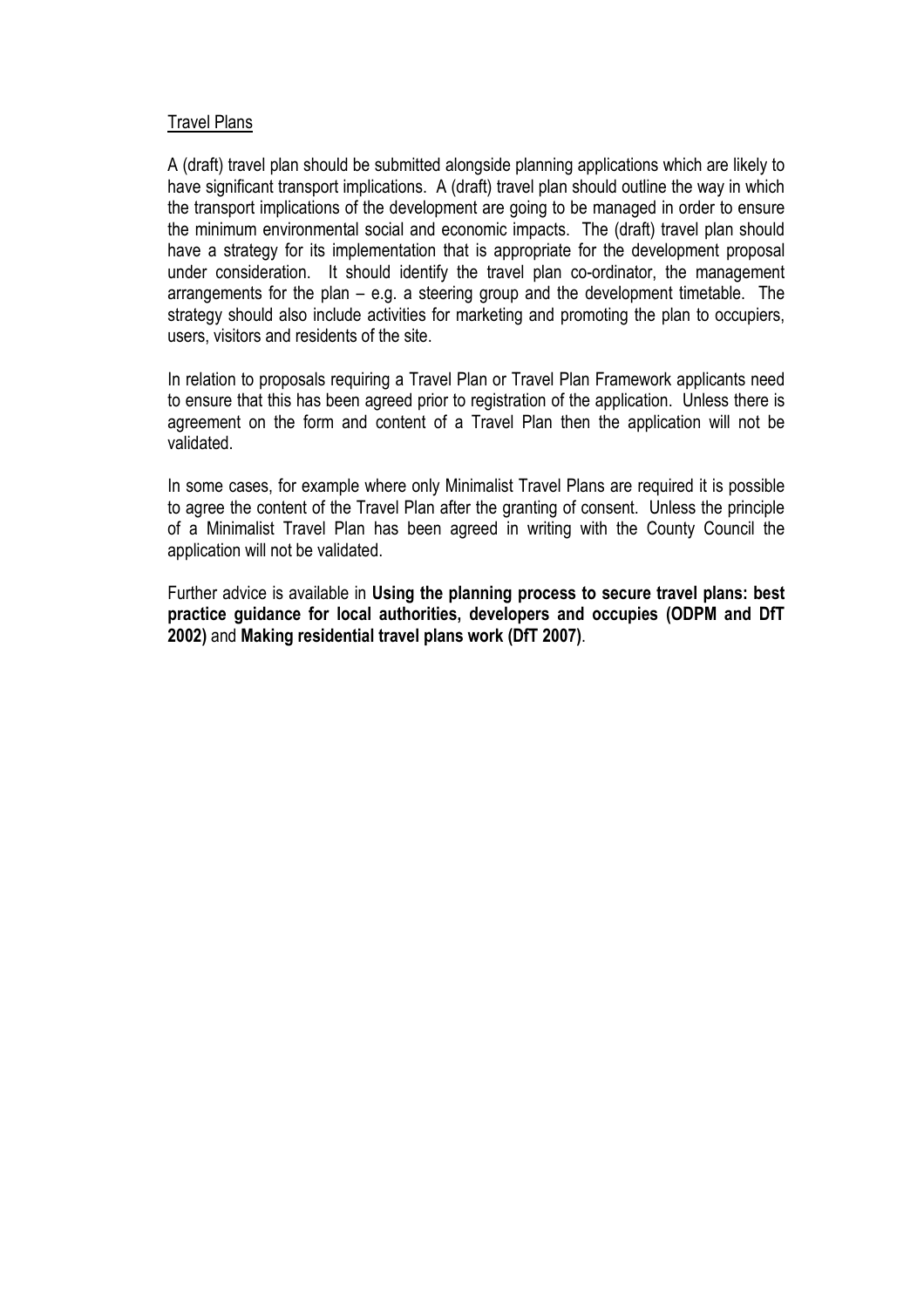# Indication Thresholds for Transport Assessments (TAs), Transport Statements (TSs) and Travel Plans (TPs)

These thresholds are for guidance purposes and should not be read as absolutes. The Highway Authority may interpret them in light of their own circumstances. There are several qualitative factors that need to be taken into account and that are not captured by this document. There will also be site specific issues that assessments will need to cover.<br>In some circumstances, a TA may be appropriate for a smaller development than suggested by the thresholds. Early pre-application discussions between a

developer and the Highway Authority is strongly recommended.

|                | Thresholds Based On Size Or Scale Of Land Use    |                                                                                                                                                                                                                                                                                                        |             |               |                   |              |
|----------------|--------------------------------------------------|--------------------------------------------------------------------------------------------------------------------------------------------------------------------------------------------------------------------------------------------------------------------------------------------------------|-------------|---------------|-------------------|--------------|
|                | Land Use                                         | Use/Description of Development                                                                                                                                                                                                                                                                         | <b>Size</b> | No Assessment | <b>TS</b>         | <b>TA/TP</b> |
|                | Food Retail (A1)                                 | Retail sale of food goods to the public – food<br>superstores, supermarkets, convenience food stores.                                                                                                                                                                                                  | <b>GFA</b>  | $<$ 250 sq.m. | >250 <800 sq.m.   | >800 sq.m.   |
| $\overline{2}$ | Non-Food Retail (A1)                             | Retail sale of non-food goods to the public; but<br>includes sandwich bars – sandwiches or other cold<br>food purchased and consumed off the premises,<br>internet cafes.                                                                                                                              | <b>GFA</b>  | <800 sq.m.    | >800 <1500 sq.m.  | >1500 sq.m.  |
| 3              | A2 Financial and<br><b>Professional Services</b> | Financial services – banks, building societies and<br>bureaux de change, professional services (other than<br>health or medical services) – estate agents and<br>employment agencies, other services - betting shops,<br>principally where services are provided to visiting<br>members of the public. | <b>GFA</b>  | <1000 sq.m.   | >1000 <2500 sq.m. | >2500 sq.m.  |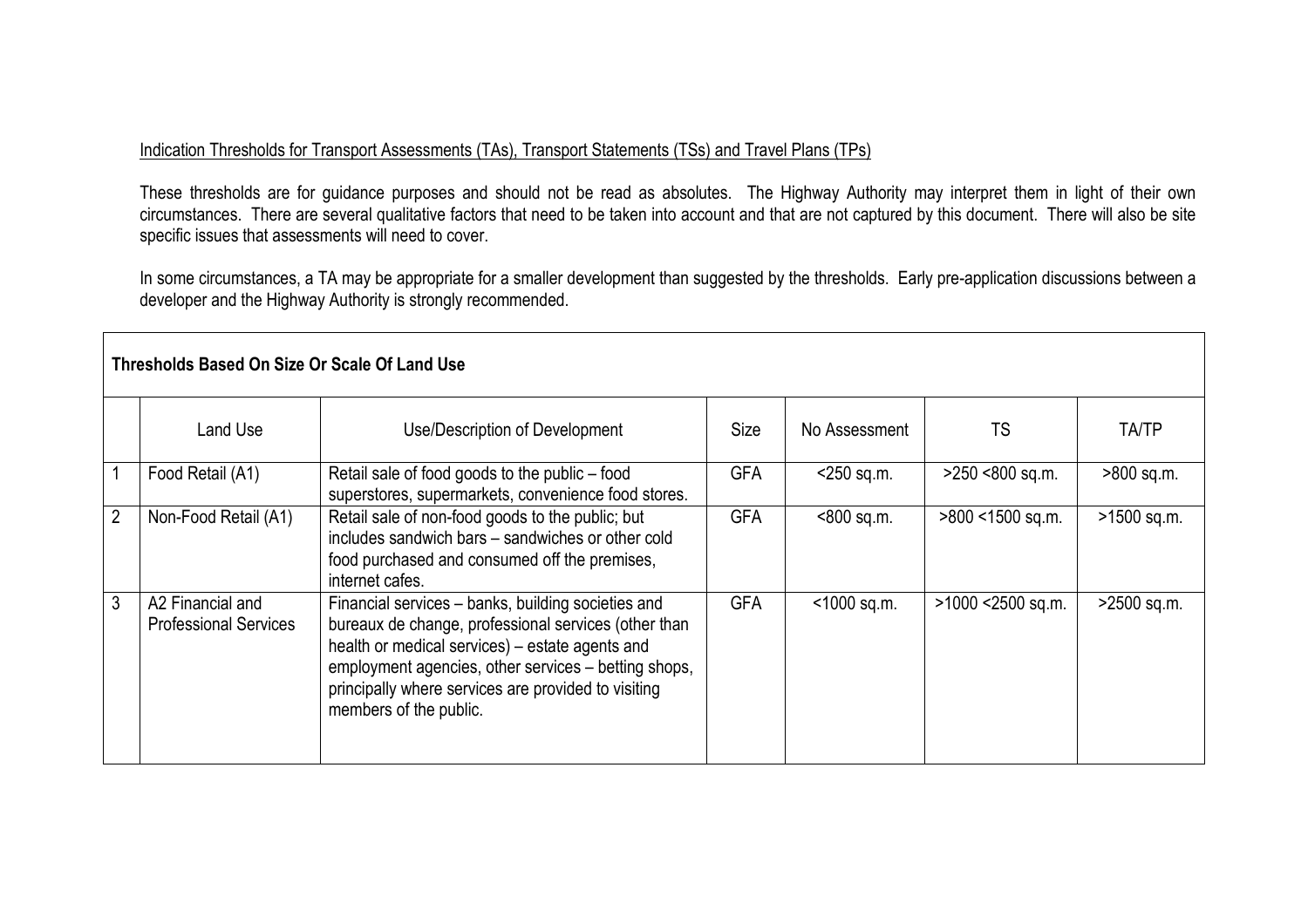|    | Thresholds Based On Size Or Scale Of Land Use                       |                                                                                                                                                                         |             |               |                         |               |
|----|---------------------------------------------------------------------|-------------------------------------------------------------------------------------------------------------------------------------------------------------------------|-------------|---------------|-------------------------|---------------|
|    | <b>Land Use</b>                                                     | Use/Description of Development                                                                                                                                          | Size        | No Assessment | <b>TS</b>               | <b>TA/TP</b>  |
| 4  | A3 Restaurants and<br>Cafes                                         | Restaurants and cafes – use for the sale of food for<br>consumption on the premises, excludes internet cafes<br>(now A)                                                 | <b>GFA</b>  | $<$ 300 sq.m. | >300 <2500 sq.m.        | >2500 sq.m.   |
| 5  | A4 Drinking<br>Establishments                                       | Use as a public house, wine bar or other drinking<br>establishment                                                                                                      | <b>GFA</b>  | <300 sq.m.    | >300 <600 sq.m.         | >600 sq.m.    |
| 6  | A5 Hot Food Takeaway                                                | Use for the sale of hot food for consumption on or off<br>the premises                                                                                                  | <b>GFA</b>  | $<$ 250 sq.m. | >250 <500 sq.m.         | >500 sq.m.    |
| 7  | <b>B1</b> Business                                                  | (a) Offices other than in use within Class A2<br>(Financial and Professional Services)<br>(b) Research and development - laboratories, studios<br>Light industry<br>(c) | <b>GFA</b>  | <1500 sq.m.   | >1500 <2500 sq.m.       | >2500 sq.m.   |
| 8  | <b>B2 General Industrial</b>                                        | General industry (other than classified as in B1), the<br>former 'special industrial' use classes, B3 - B7, are<br>now all encompassed in the B2 use class              | <b>GFA</b>  | <2500 sq.m.   | >2500 <4000 sq.m.       | >4000 sq.m.   |
| 9  | B8 Storage and<br><b>Distribution</b>                               | Storage or distribution centres - wholesale<br>warehouses, distribution centres and repositories                                                                        | <b>GFA</b>  | <3000 sq.m.   | >3000 <5000 sq.m.       | >5000 sq.m.   |
| 10 | C1 Hotels                                                           | Hotels, boarding houses and guest houses,<br>development falls within this class if 'no significant<br>element of care is provided'.                                    | Bedroom     | <75 bedrooms  | $>75$ < 100<br>bedrooms | >100 bedrooms |
| 11 | C2 Residential<br>Institutions - Hospitals,<br><b>Nursing Homes</b> | Used for the provision of residential accommodation<br>and care to people in need of care                                                                               | <b>Beds</b> | $30$ beds     | $>30$ <50 beds          | >50 beds      |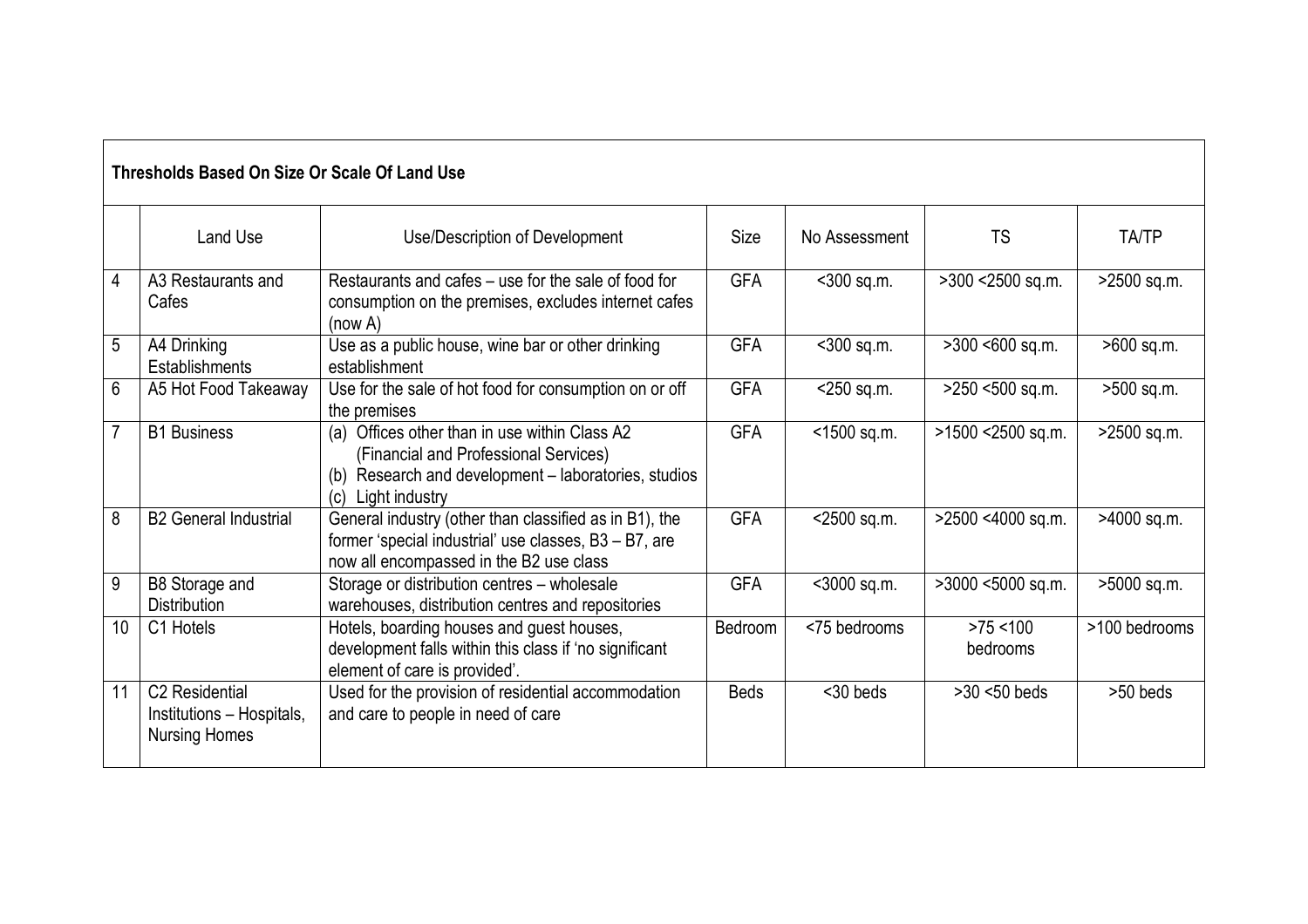|    | Thresholds Based On Size Or Scale Of Land Use                                |                                                                                                                                                                                                                                                                                                                                                                   |                         |                |                              |                |
|----|------------------------------------------------------------------------------|-------------------------------------------------------------------------------------------------------------------------------------------------------------------------------------------------------------------------------------------------------------------------------------------------------------------------------------------------------------------|-------------------------|----------------|------------------------------|----------------|
|    | <b>Land Use</b>                                                              | Use/Description of Development                                                                                                                                                                                                                                                                                                                                    | <b>Size</b>             | No Assessment  | <b>TS</b>                    | TA/TP          |
| 12 | C <sub>2</sub> Residential<br>Institutions –<br><b>Residential Education</b> | Boarding schools and training centres                                                                                                                                                                                                                                                                                                                             | Student                 | <50 students   | $>50$ <150 students          | > 150 students |
| 13 | C <sub>2</sub> Residential<br>Institutions-<br><b>Institutional Hostels</b>  | Homeless shelters, accommodation for people with<br>learning difficulties and people on probation                                                                                                                                                                                                                                                                 | Resident                | <250 residents | $>250$ <400<br>residents     | >400 residents |
| 14 | C3 Dwelling Houses                                                           | Dwellings for individuals, families or not more than 6<br>people living together as a single household. Not<br>more than 6 people living together includes – students<br>or young people sharing a dwelling and small group<br>homes for disabled or handicapped people living<br>together in the community                                                       | <b>Dwelling</b><br>Unit | <50 units      | >50 <80 units                | >80 units      |
| 15 | D1 Non-Residential<br>Institutions                                           | Medical and health services – clinics and health<br>centres, crèches, day nurseries, day centres and<br>consulting rooms (not attached to the consultant's or<br>doctor's house), museums, public libraries, art<br>galleries, exhibition halls, non-residential education<br>and training centres, places of worship, religious<br>instruction and church halls. | <b>GFA</b>              | <500 sq.m.     | $>500$ sq.m. < 1000<br>sq.m. | > 1000 sq.m.   |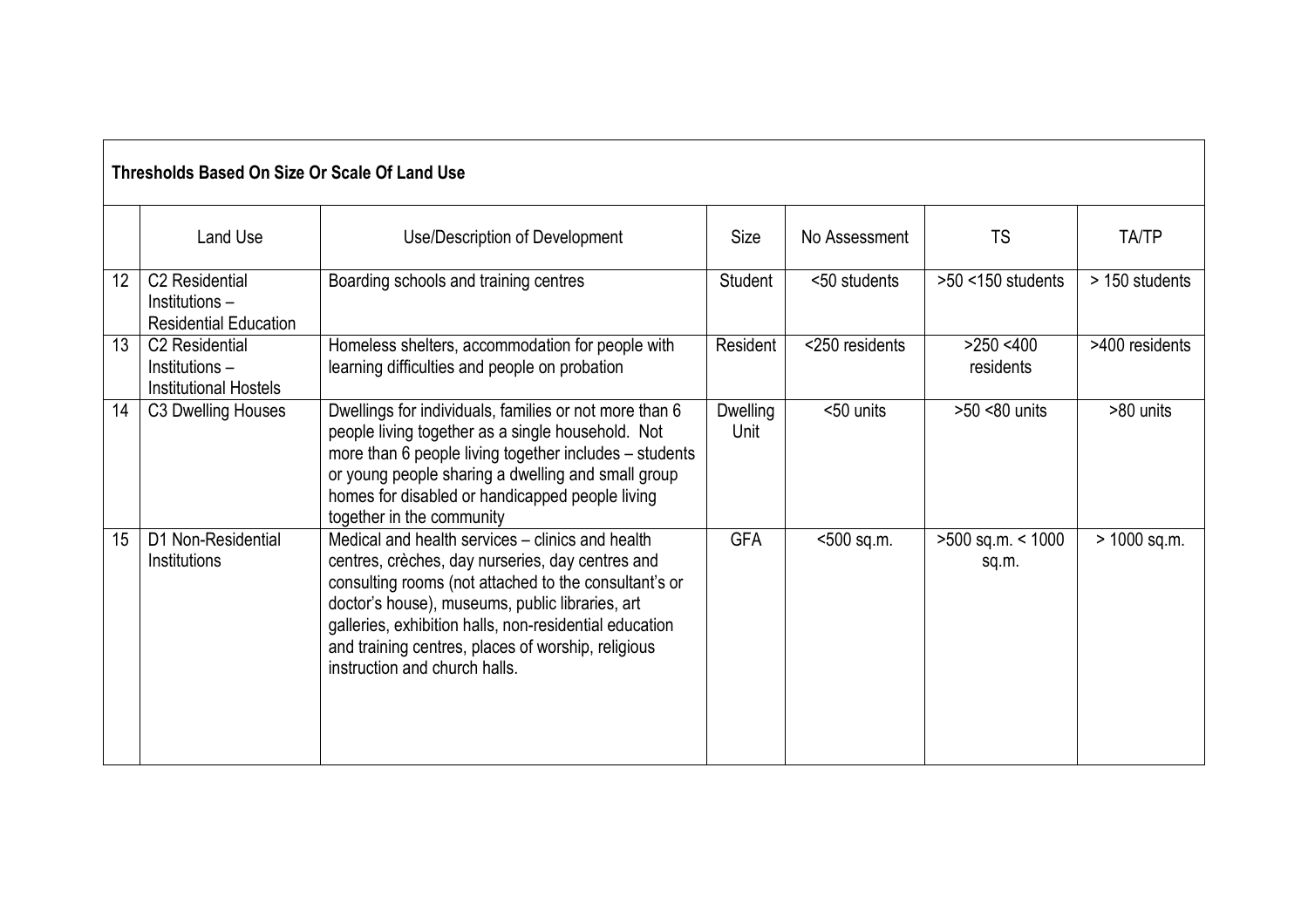|    | Thresholds Based On Size Or Scale Of Land Use |                                                                                                                                                                                                                                                                                                                                                                                      |             |                                                  |                                                  |                                                     |
|----|-----------------------------------------------|--------------------------------------------------------------------------------------------------------------------------------------------------------------------------------------------------------------------------------------------------------------------------------------------------------------------------------------------------------------------------------------|-------------|--------------------------------------------------|--------------------------------------------------|-----------------------------------------------------|
|    | Land Use                                      | Use/Description of Development                                                                                                                                                                                                                                                                                                                                                       | <b>Size</b> | No Assessment                                    | TS                                               | <b>TA/TP</b>                                        |
| 16 | D2 Assembly and<br>Leisure                    | Cinemas, dance and concert halls, sports halls,<br>swimming baths, skating rinks, gymnasiums, bingo<br>halls and casinos, other indoor and outdoor sports and<br>leisure uses not involving motorised vehicles or<br>firearms                                                                                                                                                        | <b>GFA</b>  | $< 500$ sq.m.                                    | >500 <1500 sq.m.                                 | >1500 sq.m.                                         |
| 17 | <b>Others</b>                                 | For example, stadium, retail warehouses, clubs,<br>amusements arcades, laundrettes, petrol filling<br>stations, taxi businesses, car/vehicle hire businesses<br>and the selling and displaying of motor vehicles,<br>nightclubs, theatres, hostels, builders yards, garden<br>centres, Pos, travel and ticket agencies, hairdressers,<br>funeral directors, hire shops, dry cleaners | TBD         | Discuss with<br>appropriate<br>highway authority | Discuss with<br>appropriate<br>highway authority | Discuss with<br>appropriate<br>highway<br>authority |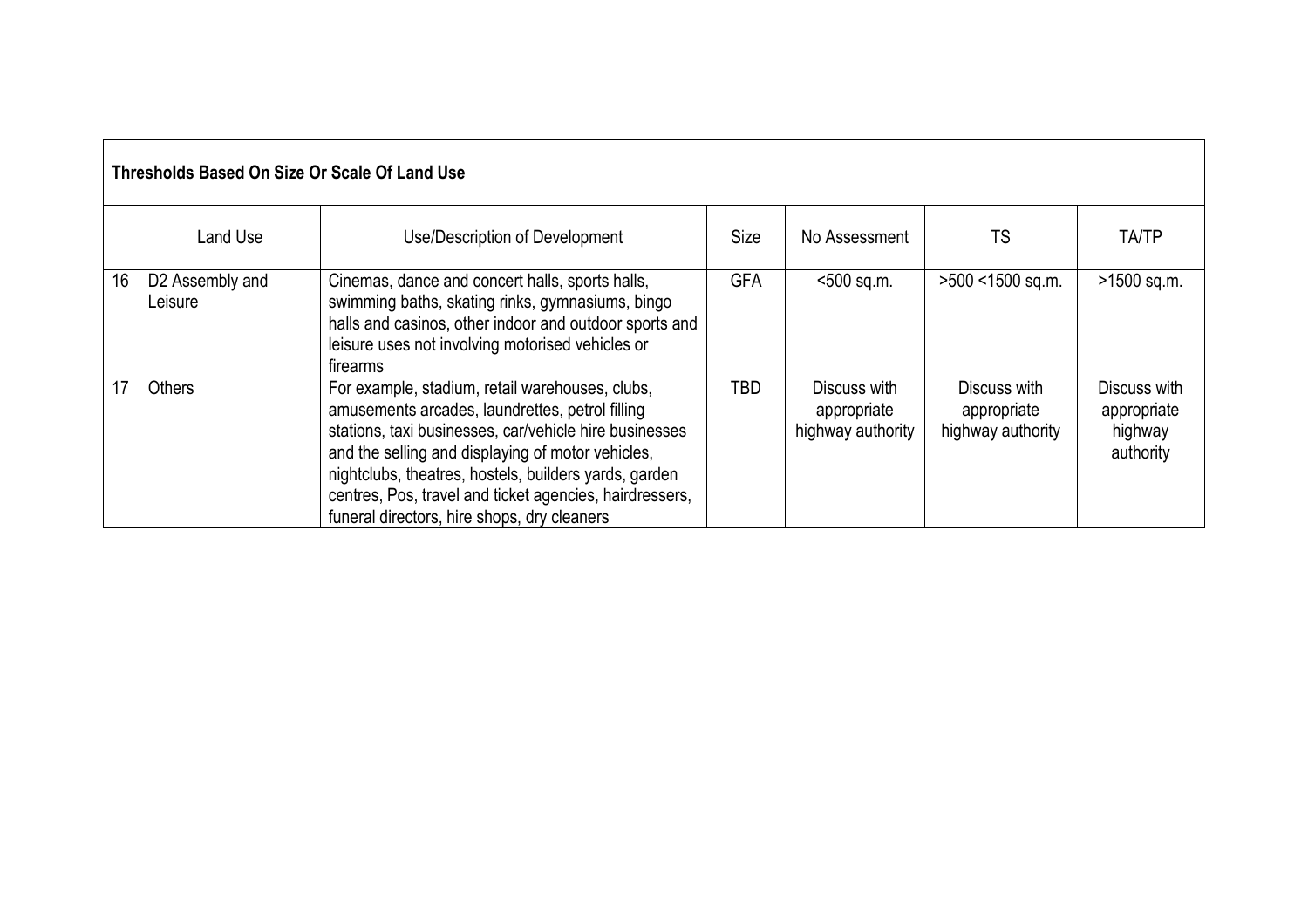|                | <b>Thresholds Based On Other Considerations</b>                                                                                                                                                                    |           |              |              |
|----------------|--------------------------------------------------------------------------------------------------------------------------------------------------------------------------------------------------------------------|-----------|--------------|--------------|
|                | <b>Other Considerations</b>                                                                                                                                                                                        | <b>TS</b> | TA           | <b>TA/TP</b> |
|                | Any development that is not in conformity with the adopted development plan                                                                                                                                        |           |              |              |
| $\overline{2}$ | Any development generating 30 or more two-way vehicle movements in any hour                                                                                                                                        |           | $\checkmark$ |              |
| 3              | Any development generating 100 or more two-way vehicle movements per day                                                                                                                                           |           | ✓            |              |
| 4              | Any development proposing 100 or more parking spaces                                                                                                                                                               |           |              |              |
| 5              | Any development that is likely to increase accidents or conflicts among motorised users and<br>non-motorised users, particularly vulnerable road users such as children, disabled and<br>elderly people            |           |              |              |
| 6              | Any development generating significant freight or HGV movements per day, or significant<br>abnormal loads per year                                                                                                 |           |              |              |
| $\overline{7}$ | Any development proposed in a location where the local transport infrastructure is<br>inadequate - for example, sub-standard roads, poor pedestrian/cycle facilities and<br>inadequate public transport provisions |           |              |              |
| 8              | Any development proposed in a location within or adjacent to an Air Quality Management<br>Area (AQMA)                                                                                                              |           |              |              |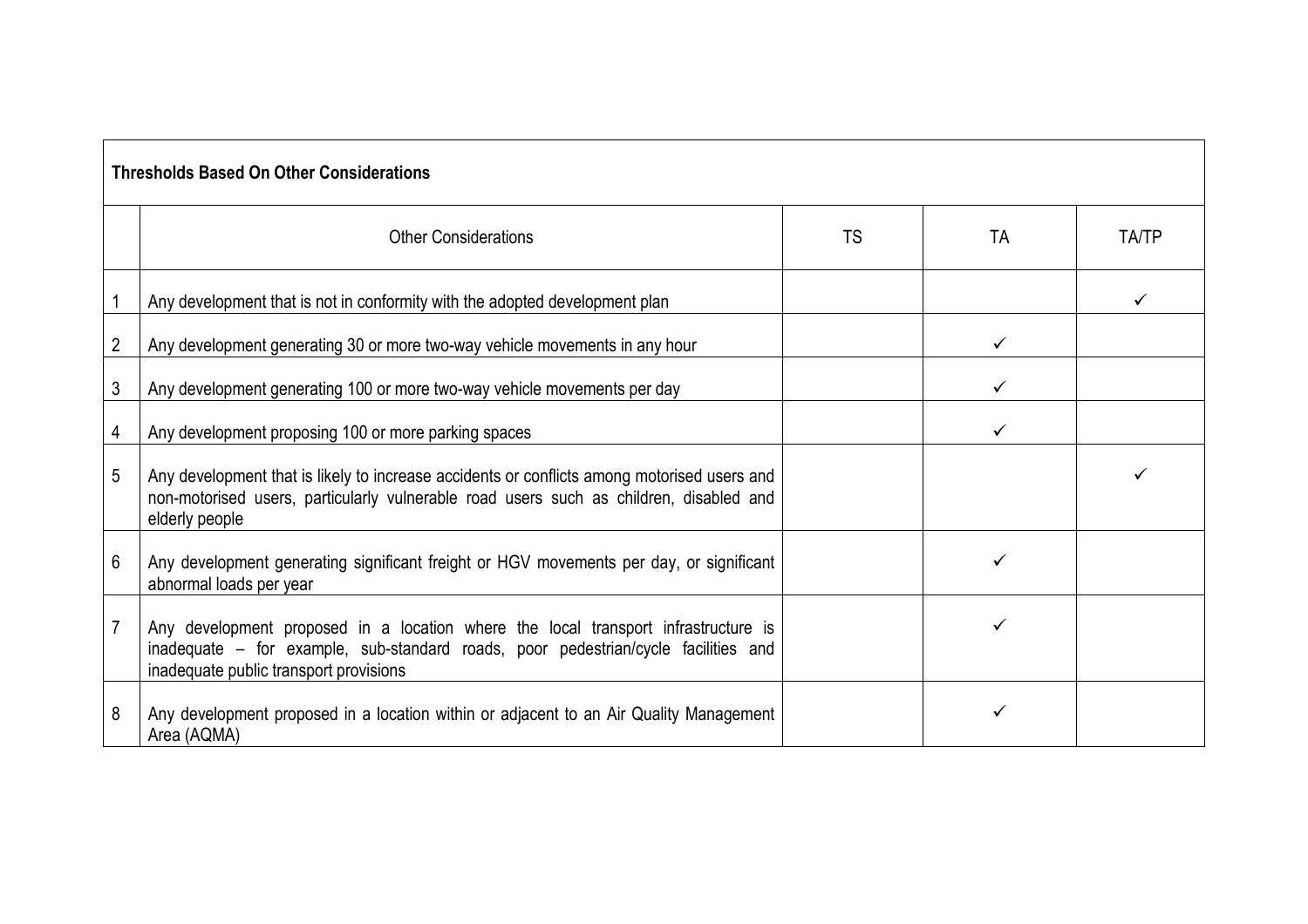# Ventilation/Extraction Statement

Details of the position and design of ventilation and extraction equipment, including odour abatement techniques and acoustic noise characteristics, will be required to accompany all applications for the use of premises for purposes within Use Classes A3 (i.e. Restaurants and Cafes – use for the sale of food and drink for consumption on the premises), A4 (i.e. Drinking establishments – use as a public house, wine bar or other drinking establishment), A5, (i.e. Hot Food Takeaways – use for the sale of hot food for consumption off the premises), B1 (general business) and B2 (general industrial). This information (excluding odour abatement techniques unless specifically required) will also be required for significant retail, business, industrial or leisure or other similar developments where substantial ventilation or extraction equipment is proposed to be installed.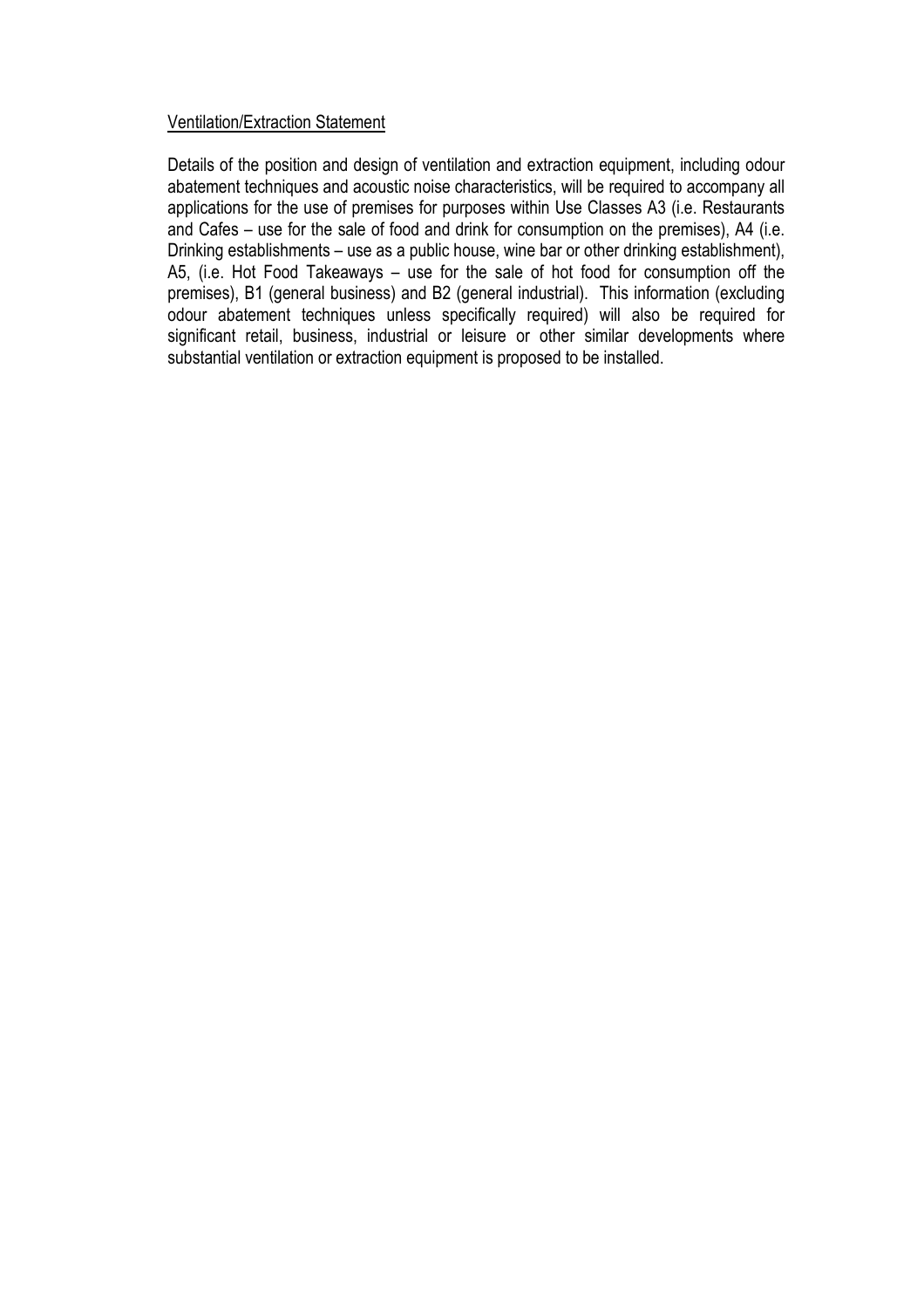# **TYPES OF APPLICATION FORM**

# **ANNEX A**

# **Householder Application Forms**

- (1) Householder Application Form
- (1) Help Notes
- (2) Householder Application Form for Works or Extension to a Dwelling and Conservation Area Consent
- (2) Help Notes
- (3) Householder Application Forms for Works or Extension to a Dwelling and Listed Building Consent for Alterations, Extension or Demolition of a Listed Building

# **Full Planning Application/Reserved Matters Application Forms**

- (4) Application for Planning Permission Full for Residential/Commercial/Other **Developments**
- (4) Help Notes
- (23) Consent for Approval of Reserved Matters Following Outline Approval
- (23) Help Notes

# **Outline Application Forms**

- (5) Outline Application with Some Matters Reserved
- (5) Help Notes
- (6) Outline Application All Matters Reserved
- (6) Help Notes

# **Conservation Area Application Forms**

- (7) Application for Planning Permission and Conservation Area Consent for Demolition in a Conservation Area
- (7) Help Notes
- (10) Application for Conservation Area Consent for Demolition in a Conservation Area (10) Help Notes
- (2) Householder Application for Planning Permission for Works or Extension to a Dwelling and Conservation Area Consent
- (2) Help Notes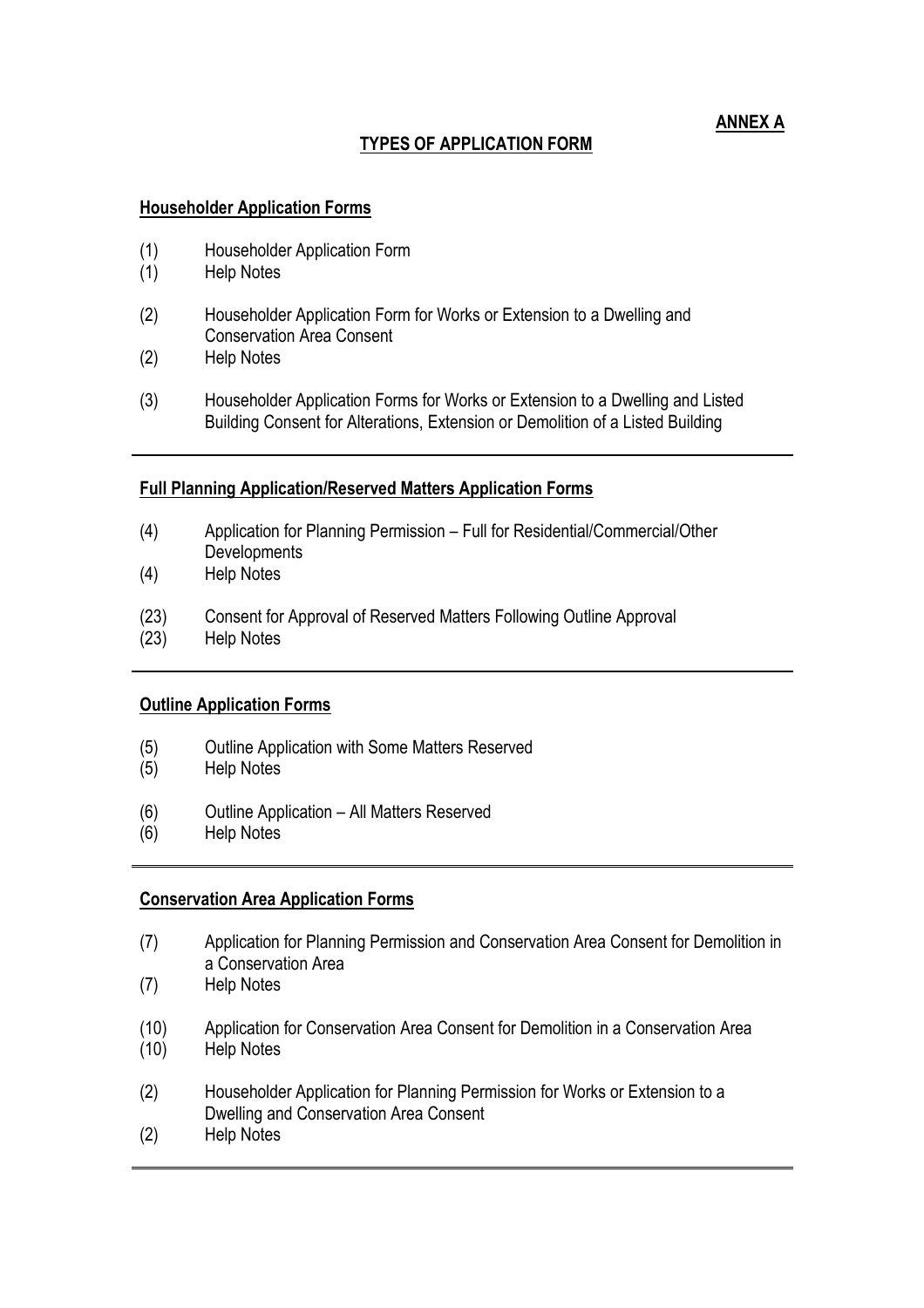# **Listed Building Application Forms**

- (8) Application for Planning Permission and Listed Building Consent
- (8) Help Notes
- (11) Application for Listed Building Consent for Alterations, Extension or Demolition of a Listed Building
- (11) Help Notes
- (3) Householder Application for Planning Permission for Works to a Dwelling and Listed Building Consent
- (3) Help Notes

# **Advertisement Application Forms**

- (12) Application for Consent to Display an Advertisement(s)
- (12) Help Notes
- (9) Application for Planning Permission and Consent to Display Advertisements<br>(9) Help Notes
- Help Notes

# **Demolition Application Forms**

- (22) Application for Prior Notification of Proposed Demolition
- (22) Help Notes

**Please note these forms are not applicable if demolition involves conservation consent or a listed building, please see Conservation/Listed Building sections.** 

# **Agricultural or Forestry Developments**

- (16) Application for Prior Notification of Agricultural or Forestry Development Proposed Building
- (16) Help Notes
- (18) Application for Prior Notification of Agricultural or Forestry Development Excavation/ Waste Material
- (18) Help Notes

# **Lawful Development Application Forms**

- (14) Application for a Lawful Development Certificate for an Existing Use or Operation/Activity Including Those in Breach of a Planning Condition
- (14) Help Notes
- (15) Application for a Lawful Development Certificate for a Proposed Use or Development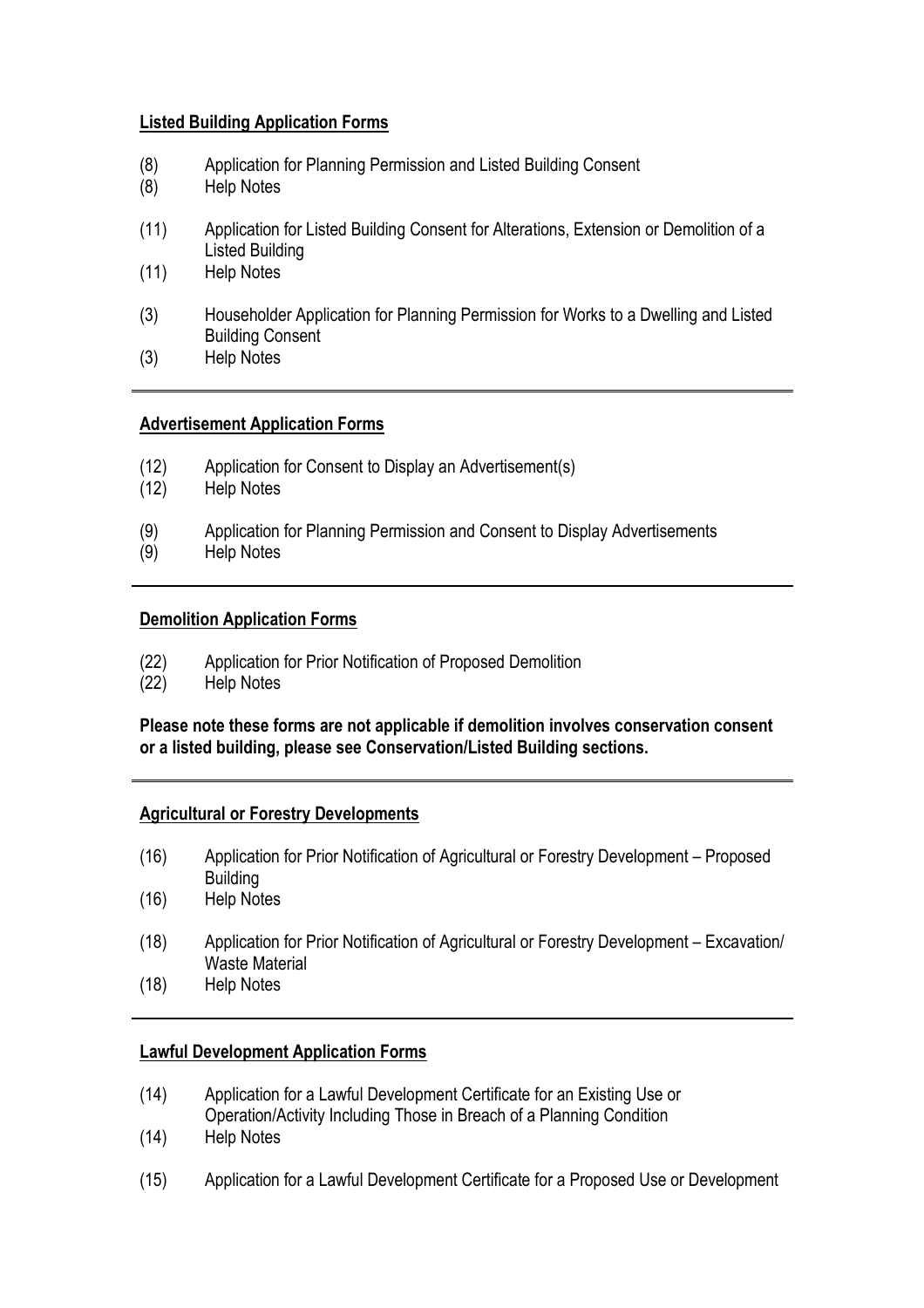# **Telecommunication Application Forms**

- (20) Application for Prior Notification of Proposed Development by Telecommunications Code System Operators
- (20) Help Notes

# **Variation of Details/Conditions Forms**

- (25/26) Application for Removal or Variation of a Condition Following Grant of Permission (25/26) Help Notes
- (27) Application for Approval of Details Reserved by a Condition (27) Help Notes
- Help Notes
- (31) Application for Tree Works: Works to Trees Subject to a Tree Preservation Order and/or Notification of Proposed Works to Trees in Conservation Areas
- (31) Help Notes
- (21) Application for Hedgerow Removal Notice<br>(21) Help Notes
- Help Notes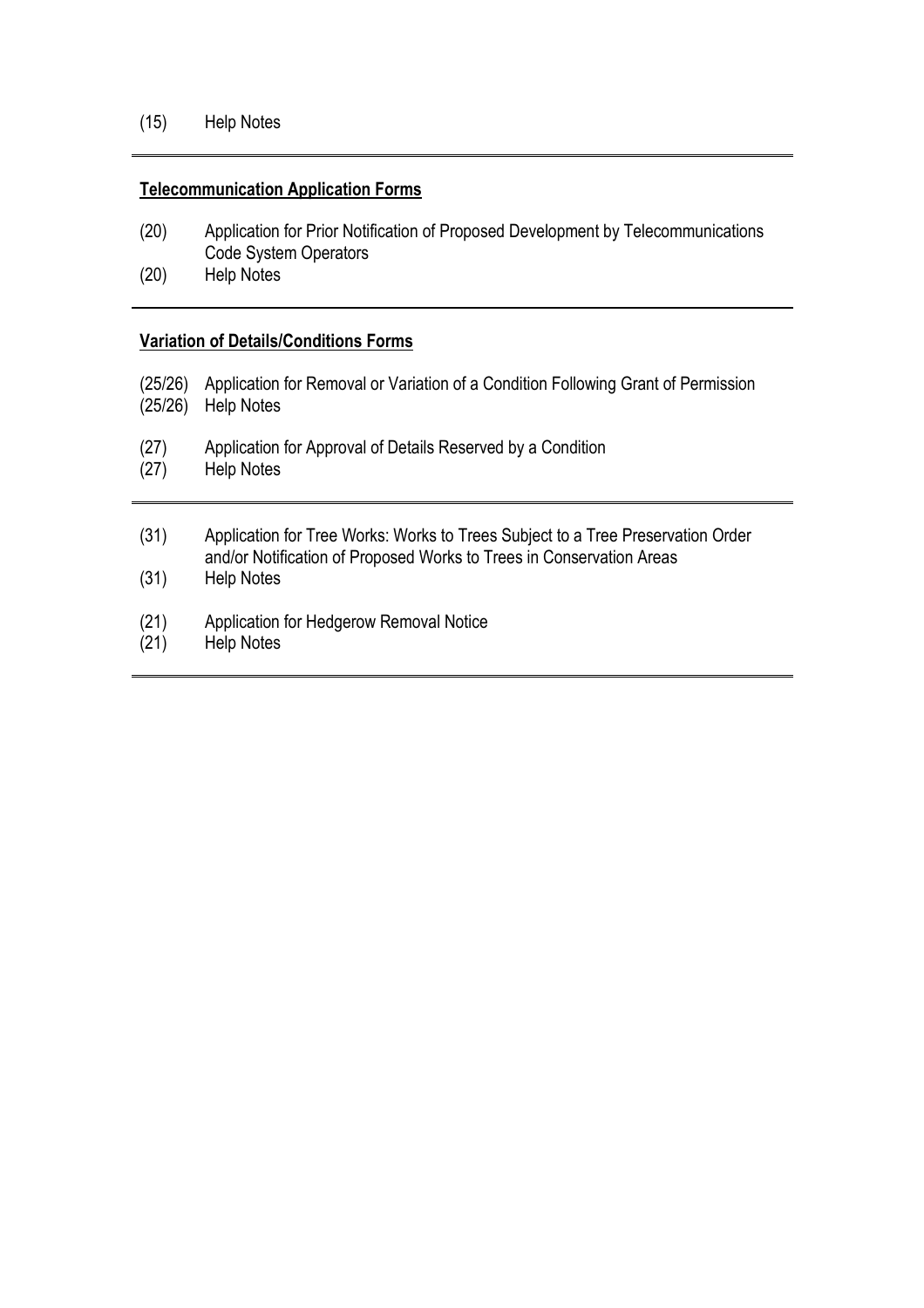# **Checklist of National and Local Validation Requirements**

# National Application Forms

The forms can be printed from the Council's website www.cannockchasedc.gov.uk. The checklists contained towards the end of each of the Standard types of National Application Form and accompanying Guidance Notes do not give detailed guidance on the type of drawings required for applications. The Guidance Notes cover some of the key validation issues such as assessment of flood risk and biodiversity but do not cover all relevant issues which are set out in full in our Adopted Validation Document dated March, 2008. You therefore need to consult the documents below before completing your application.

# Information on National and Local Validation Requirements

The local requirements for information to accompany an application which apply in certain cases are described in the Council's Adopted Guidance Validation of Planning Applications March, 2008. This also includes an explanation of the national requirements. Please ensure that you have read and understood this document together with the more detailed guidance which applies in particular circumstances which is set out in the following additional documents:-

Biodiversity and Geological Conservation – Validation Checklist for Staffordshire – Relevant where protected or priority species are known or strongly suspected to be present and/or designated sites of nature conservation or geological conservation interest or priority habitats are involved.

Contaminated Land – A Guide for the Redevelopment of Land Affected by Contamination (Staffordshire Local Authorities) – Relevant where there is evidence to suggest that the site could be contaminated or be affected by nearby contaminated sites.

Trees, Landscape and Development Supplementary Planning Guidance – Relevant where there are existing trees and hedgerows on the application site or within influencing distance of the proposed development and where proposed new hard and soft landscaping forms part of the application.

All documents are published on the Council's Website www.cannockchasedc.gov.uk. Paper copies can be obtained from Planning Admin 01543 464536 at a cost of £5.90 per copy. The applicability of the local requirements relates to the type of application, the scale of development and the site location or a combination of one or more of these factors. Thresholds at and above which certain categories of information must be submitted are specified in the Validation Document.

In order to assist applicants to understand the national and local requirements for the main categories of application, we have set out comprehensive checklists which cross-refer to the detailed guidance in the Validation Document. They are attached at Annex A to the Document. There are separate checklists for the following types of application:-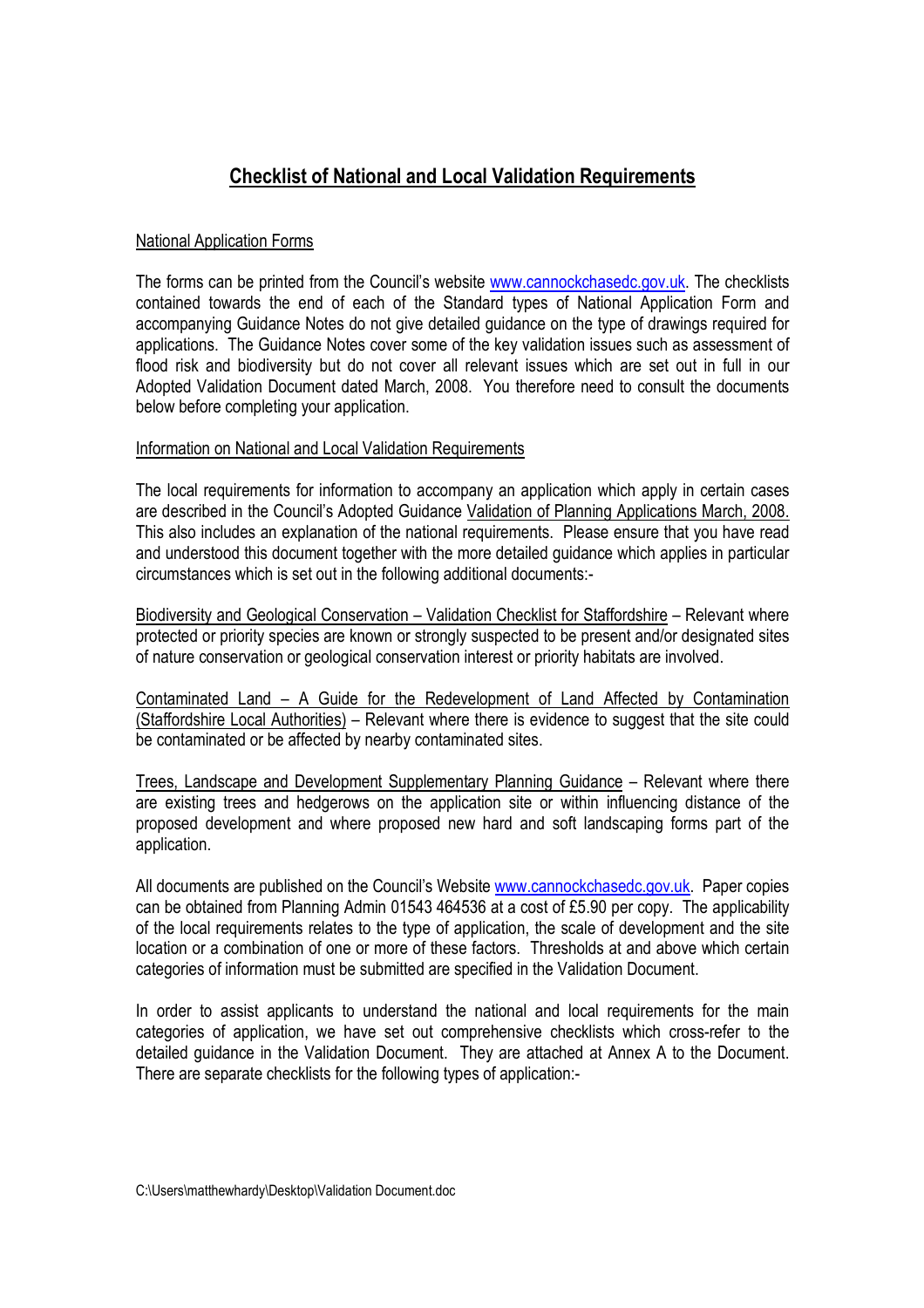- Outline applications with some or all matters reserved for subsequent approval (Forms 5 and 6).
- Full applications and reserved matters applications (if issues have not been dealt with at outline stage) for non-householder development excluding changes of use other than creation of new dwellings (Forms 4 and 23).
- Applications for change of use with no operational development (other than ventilation) extraction equipment) (Form 4).
- Householder applications, Householder/Conservation Area Consent, Householder/Listed Building Consent (Forms 1, 2 and 3).
- Applications for advertisement consent (Form 12).

Checklists for other categories of application contained in Annex A of the Validation Document will be produced shortly.

When submitting an application on or after 7 April 2008 it will need to be accompanied by a completed copy of the appropriate checklist.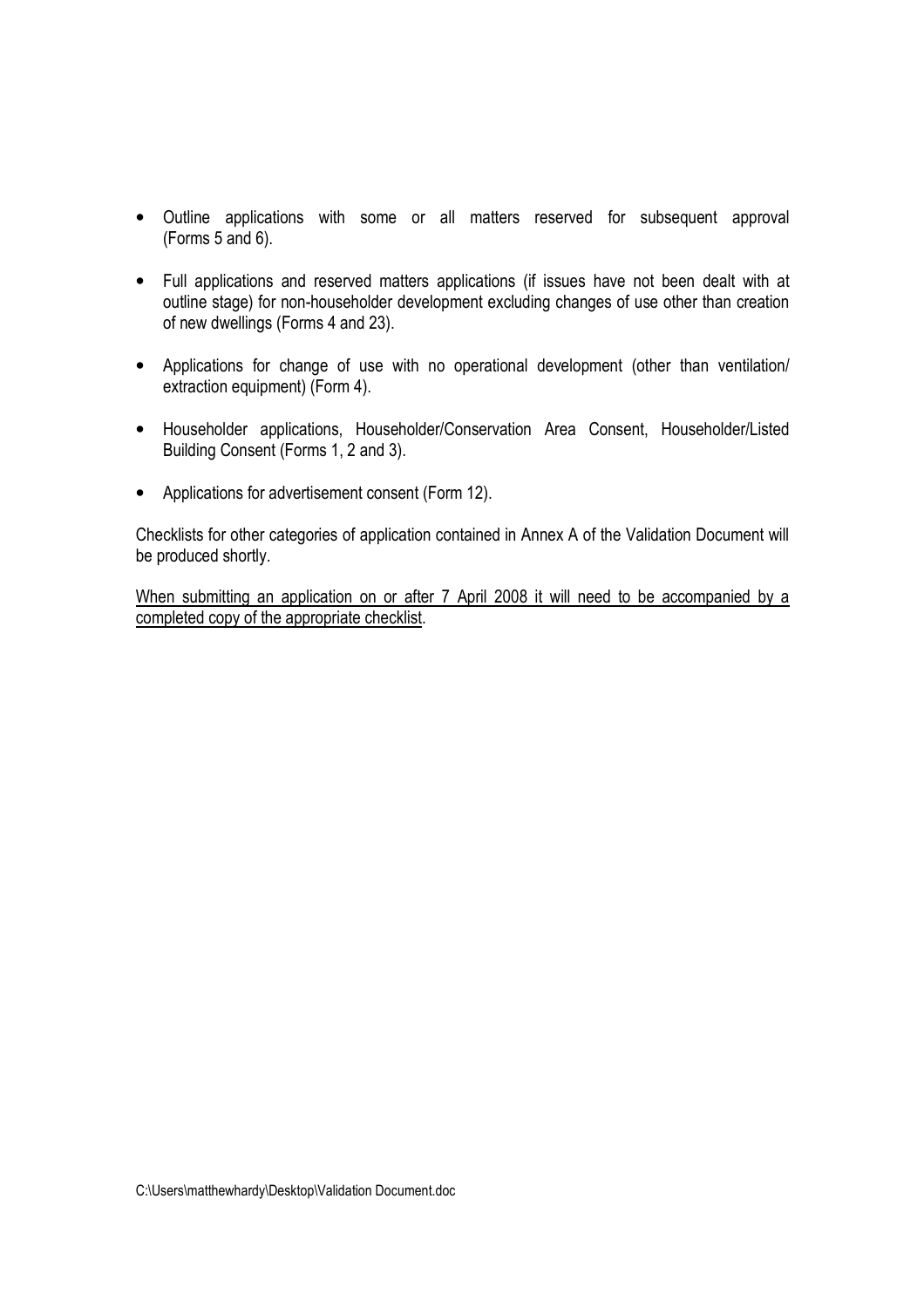# **OUTLINE APPLICATIONS WITH SOME OR ALL MATTERS RESERVED FOR SUBSEQUENT APPROVAL**

# **National requirements in all cases**

|                    | Appropriate application form, either Outline application with some matters reserved<br>(Form 5) or Outline application all matters reserved (Form 6), 4 copies unless<br>submitted electronically |
|--------------------|---------------------------------------------------------------------------------------------------------------------------------------------------------------------------------------------------|
|                    | Location plan, 4 copies                                                                                                                                                                           |
|                    | Others plans (dependant on what reserved matters are being submitted – see<br>requirements for full applications), 4 copies                                                                       |
|                    | Ownership certificate                                                                                                                                                                             |
|                    | <b>Notices</b>                                                                                                                                                                                    |
|                    | Agricultural holdings certificate                                                                                                                                                                 |
|                    | Fee                                                                                                                                                                                               |
|                    | Information about use(s), amount of development, indicative layout, scale<br>parameters, indicative access points                                                                                 |
|                    | Design and access statement                                                                                                                                                                       |
|                    | Local requirements in some cases                                                                                                                                                                  |
| (tick if included) |                                                                                                                                                                                                   |
|                    | Affordable housing statement                                                                                                                                                                      |
|                    | Air quality assessment                                                                                                                                                                            |
|                    | Biodiversity survey and report                                                                                                                                                                    |
|                    | Daylight/sunlight assessment                                                                                                                                                                      |
|                    | Economic statement                                                                                                                                                                                |
|                    | <b>Environmental statement</b>                                                                                                                                                                    |
|                    | Flood risk assessment                                                                                                                                                                             |
|                    | Foul sewage and utilities assessment                                                                                                                                                              |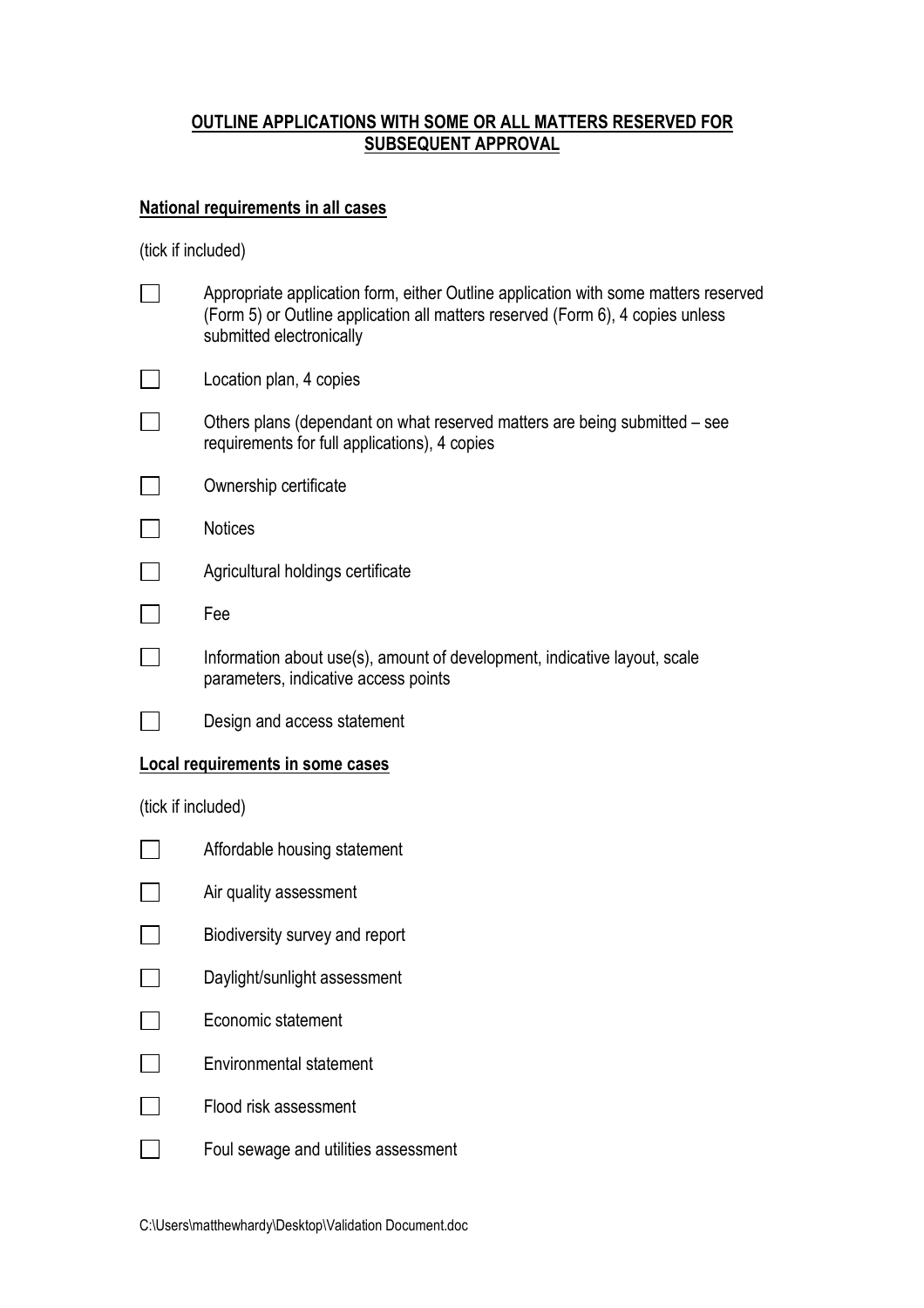|                          | Heritage statement                          |
|--------------------------|---------------------------------------------|
| ᄀ                        | Land contamination assessment               |
|                          | Landscaping, trees and hedges information   |
|                          | Lighting assessment                         |
| $\Box$                   | Noise assessment                            |
| ┑                        | Open space assessment and provision         |
|                          | Parking provision                           |
|                          | Photographs and photomontages               |
| $\overline{\phantom{a}}$ | Planning obligations – draft heads of terms |
| $\blacksquare$           | Planning policy statement                   |
|                          | Site waste management plans                 |
| $\blacksquare$           | Structural survey                           |
| $\Box$                   | Telecommunications information              |
|                          | Town centre uses                            |
|                          | <b>Transport assessment</b>                 |
|                          | Travel plans                                |
|                          | Ventilation/extraction information          |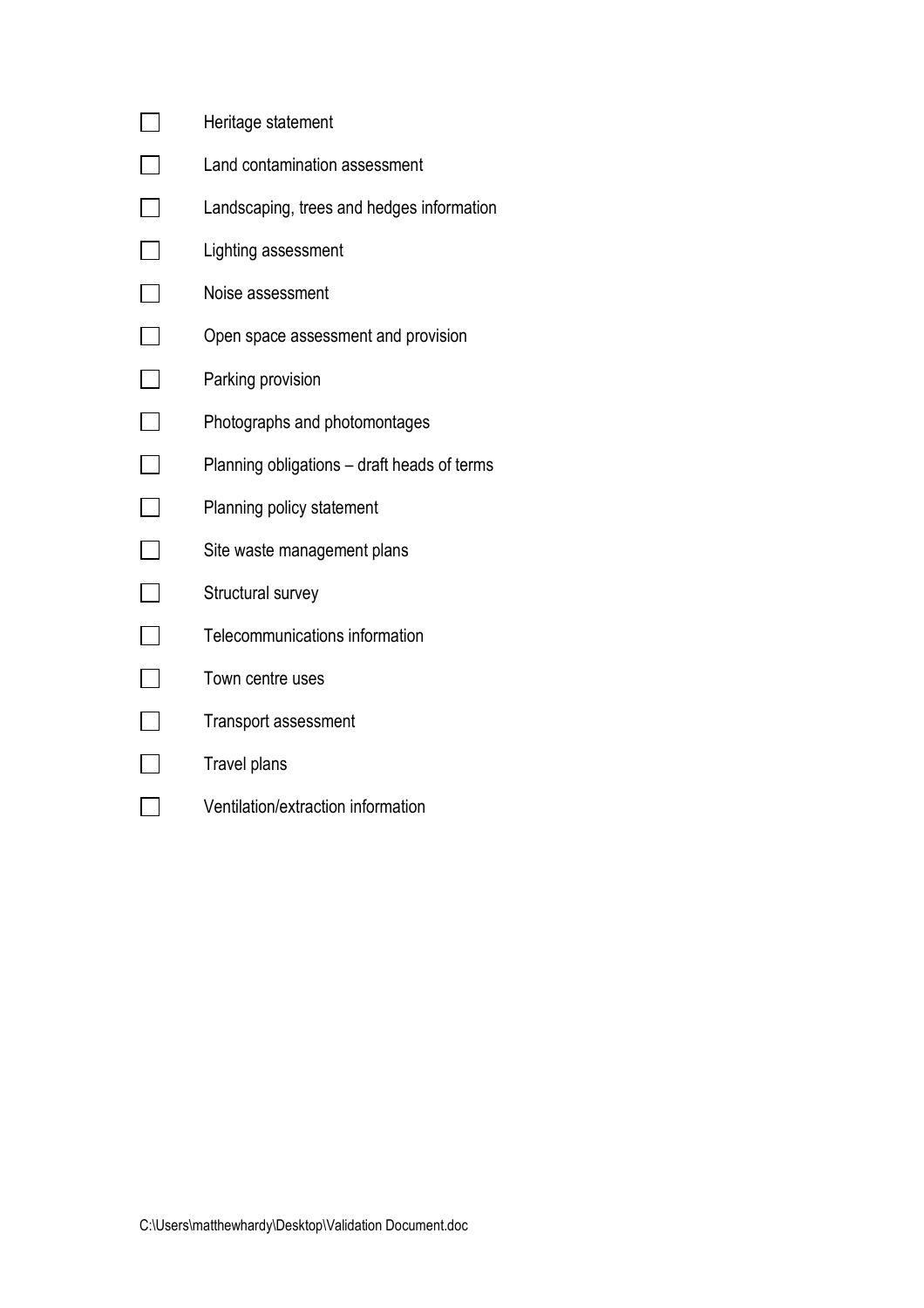# **FULL APPLICATIONS AND RESERVED MATTERS APPLICATIONS FOR NON-HOUSEHOLDER DEVELOPMENT INCLUDING CHANGES OF USE INVOLVING CREATION OF DWELLINGS BUT EXCLUDING ALL OTHER CHANGES OF USE**

# **National requirements in all cases**

|                    | Appropriate application form, Full applications (Form 4), Reserved Matters<br>applications (Form 23), 4 copies unless submitted electronically |
|--------------------|------------------------------------------------------------------------------------------------------------------------------------------------|
|                    | Location plan, 4 copies                                                                                                                        |
|                    | Site or block plan, 4 copies                                                                                                                   |
|                    | Existing and proposed elevations, 4 copies                                                                                                     |
|                    | Existing and proposed floor plans, 4 copies                                                                                                    |
|                    | Existing and proposed site sections and finished floor and site levels, 4 copies                                                               |
|                    | Roof plans, 4 copies                                                                                                                           |
|                    | Ownership certificate                                                                                                                          |
|                    | Notices                                                                                                                                        |
|                    | Agricultural holdings certificate                                                                                                              |
|                    | Fee                                                                                                                                            |
|                    | Design and access statement                                                                                                                    |
|                    | Local requirements in some cases                                                                                                               |
| (tick if included) |                                                                                                                                                |
|                    | Affordable housing statement                                                                                                                   |
|                    | Air quality assessment                                                                                                                         |
|                    | Biodiversity survey and report                                                                                                                 |
|                    | Daylight/sunlight assessment                                                                                                                   |
|                    | Economic statement                                                                                                                             |
|                    | <b>Environmental statement</b>                                                                                                                 |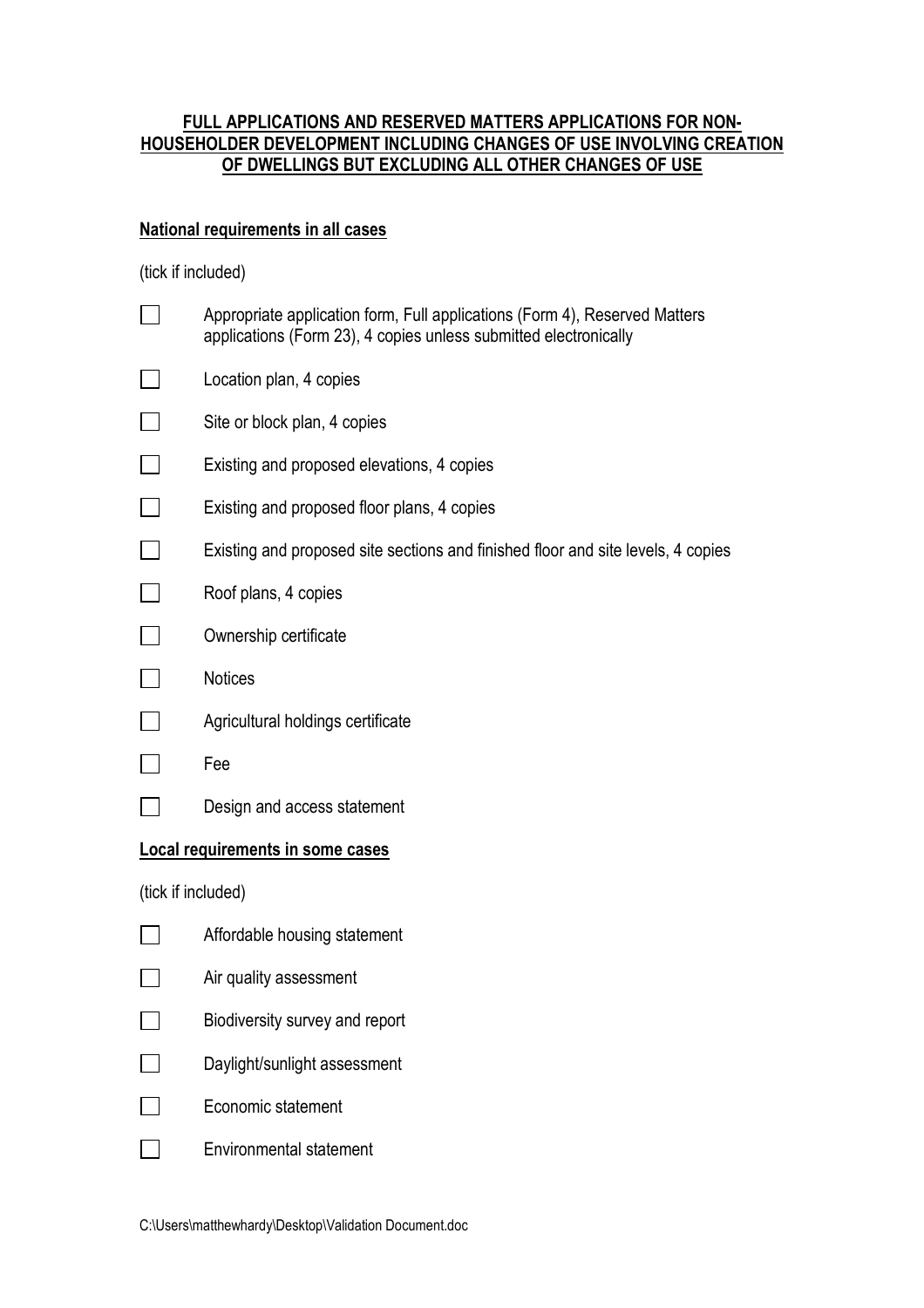|        | Flood risk assessment                       |
|--------|---------------------------------------------|
| $\Box$ | Foul sewage and utilities assessment        |
| $\Box$ | Heritage statement                          |
| $\Box$ | Land contamination assessment               |
|        | Landscaping, trees and hedges information   |
| $\Box$ | Lighting assessment                         |
|        | Noise assessment                            |
|        | Open space assessment and provision         |
| $\Box$ | Parking provision                           |
|        | Photographs and photomontages               |
| $\Box$ | Planning obligations - draft heads of terms |
| $\Box$ | Planning policy statement                   |
| $\Box$ | Site waste management plans                 |
| $\Box$ | Structural survey                           |
| $\Box$ | Telecommunications information              |
| $\Box$ | Town centre uses                            |
| $\Box$ | <b>Transport assessment</b>                 |
| $\Box$ | <b>Travel plans</b>                         |
|        | Ventilation/extraction information          |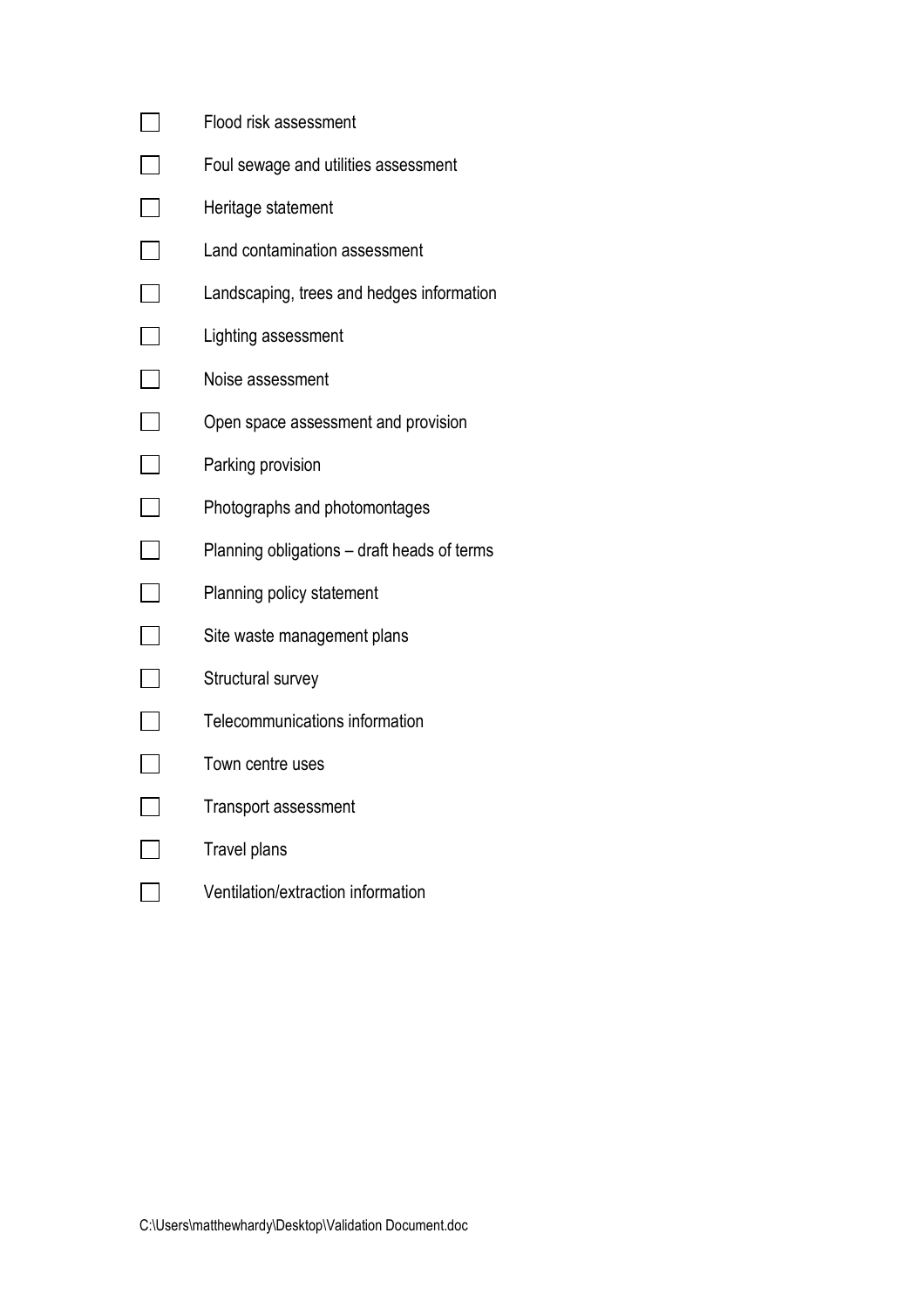# **APPLICATIONS FOR CHANGE OF USE WITH NO OPERATIONAL DEVELOPMENT (OTHER THAN VENTILATION/EXTRACTION EQUIPMENT) AND OTHER THAN CHANGES OF USE INVOLVING CREATION OF DWELLINGS**

# **National requirements in all cases**

|                                  | Appropriate application form (Form 4), 4 copies unless submitted electronically                 |  |
|----------------------------------|-------------------------------------------------------------------------------------------------|--|
|                                  | Location plan, 4 copies                                                                         |  |
|                                  | Site or block plan, 4 copies                                                                    |  |
|                                  | Existing and proposed floor plans, 4 copies                                                     |  |
|                                  | Existing and proposed elevations (if ventilation/extraction equipment is proposed), 4<br>copies |  |
|                                  | Ownership certificate                                                                           |  |
|                                  | <b>Notices</b>                                                                                  |  |
|                                  | Agricultural holdings certificate                                                               |  |
|                                  | Fee                                                                                             |  |
| Local requirements in some cases |                                                                                                 |  |
|                                  |                                                                                                 |  |
| (tick if included)               |                                                                                                 |  |
|                                  | Noise assessment                                                                                |  |
|                                  | Parking provision                                                                               |  |
|                                  | Planning obligation - draft heads of terms                                                      |  |
|                                  | Site waste management plans                                                                     |  |
|                                  | Structural survey                                                                               |  |
|                                  | Town centre uses                                                                                |  |
|                                  | <b>Transport assessment</b>                                                                     |  |
|                                  | Travel plans                                                                                    |  |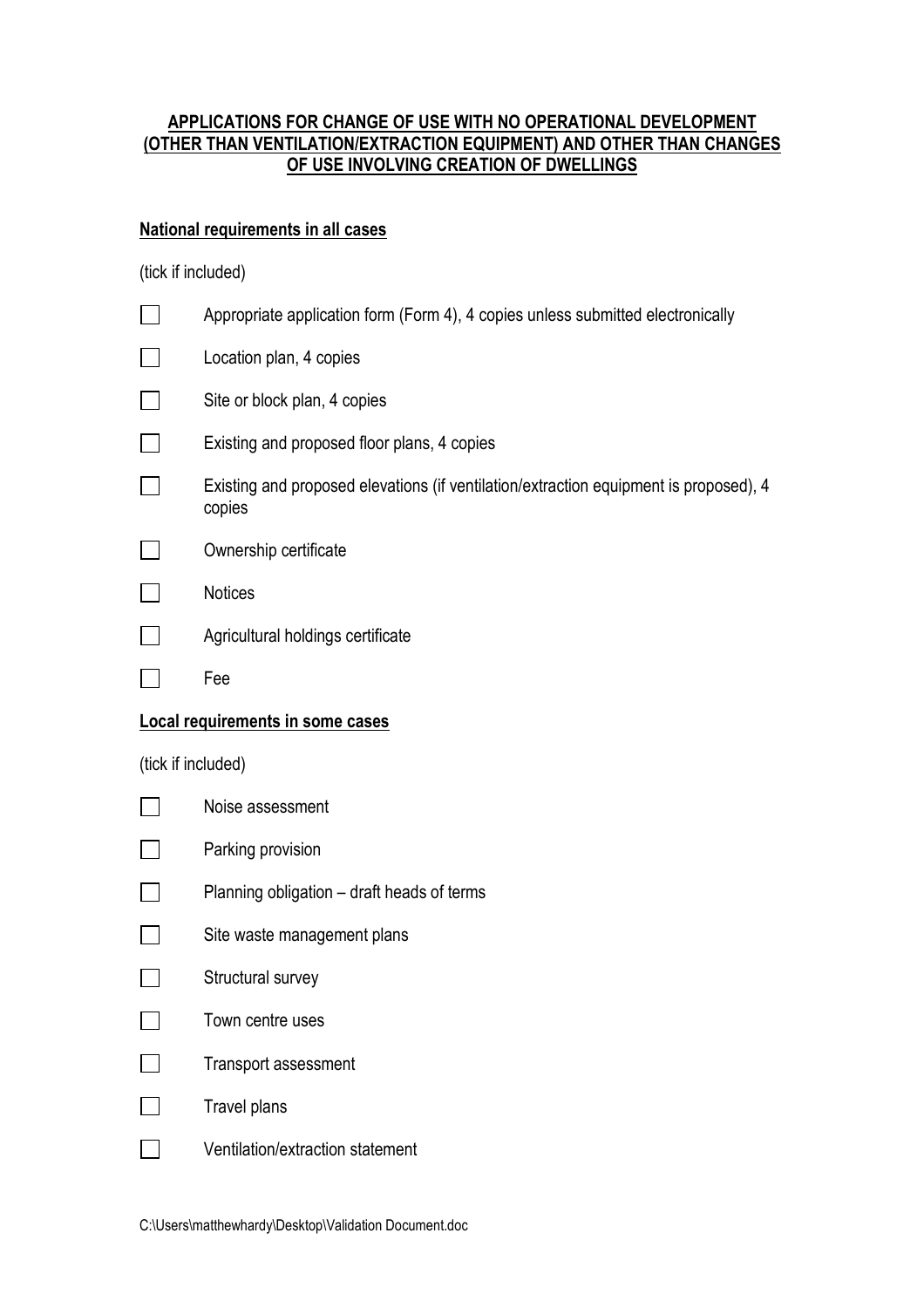# **HOUSEHOLDER APPLICATIONS/HOUSEHOLDER/CONSERVATION AREA CONSENT APPLICATIONS AND HOUSEHOLDER/LISTED BUILDING CONSENT APPLICATIONS**

# **National requirements in all cases**

|                                                        | Appropriate application form Householder (Form 1), Householder/Conservation Area<br>Consent (Form 2), Householder/Listed Building Consent (Form 3), 4 copies unless<br>submitted electronically. |  |
|--------------------------------------------------------|--------------------------------------------------------------------------------------------------------------------------------------------------------------------------------------------------|--|
|                                                        | Location plan, 4 copies                                                                                                                                                                          |  |
|                                                        | Site or block plan, 4 copies                                                                                                                                                                     |  |
|                                                        | Existing and proposed elevation, 4 copies                                                                                                                                                        |  |
|                                                        | Existing and proposed floor plans, 4 copies                                                                                                                                                      |  |
|                                                        | Existing and proposed site sections and finished floor site levels (on sloping sites),<br>4 copies                                                                                               |  |
|                                                        | Roof plans, 4 copies                                                                                                                                                                             |  |
|                                                        | Ownership certificate                                                                                                                                                                            |  |
|                                                        | <b>Notices</b>                                                                                                                                                                                   |  |
|                                                        | Agricultural holdings certificate                                                                                                                                                                |  |
|                                                        | Fee                                                                                                                                                                                              |  |
|                                                        | Design and access statement (in Conservation Areas and Cannock Chase Area of<br><b>Outstanding Natural Beauty)</b>                                                                               |  |
| Local requirements in some cases<br>(tick if included) |                                                                                                                                                                                                  |  |
|                                                        | Biodiversity survey and report                                                                                                                                                                   |  |
|                                                        | Daylight/sunlight assessment                                                                                                                                                                     |  |
|                                                        | Foul sewage and utilities assessment                                                                                                                                                             |  |
|                                                        | Heritage statement                                                                                                                                                                               |  |
|                                                        | Landscape, trees and hedges information                                                                                                                                                          |  |
|                                                        | Parking provision                                                                                                                                                                                |  |
|                                                        | Photographs and photomontages                                                                                                                                                                    |  |